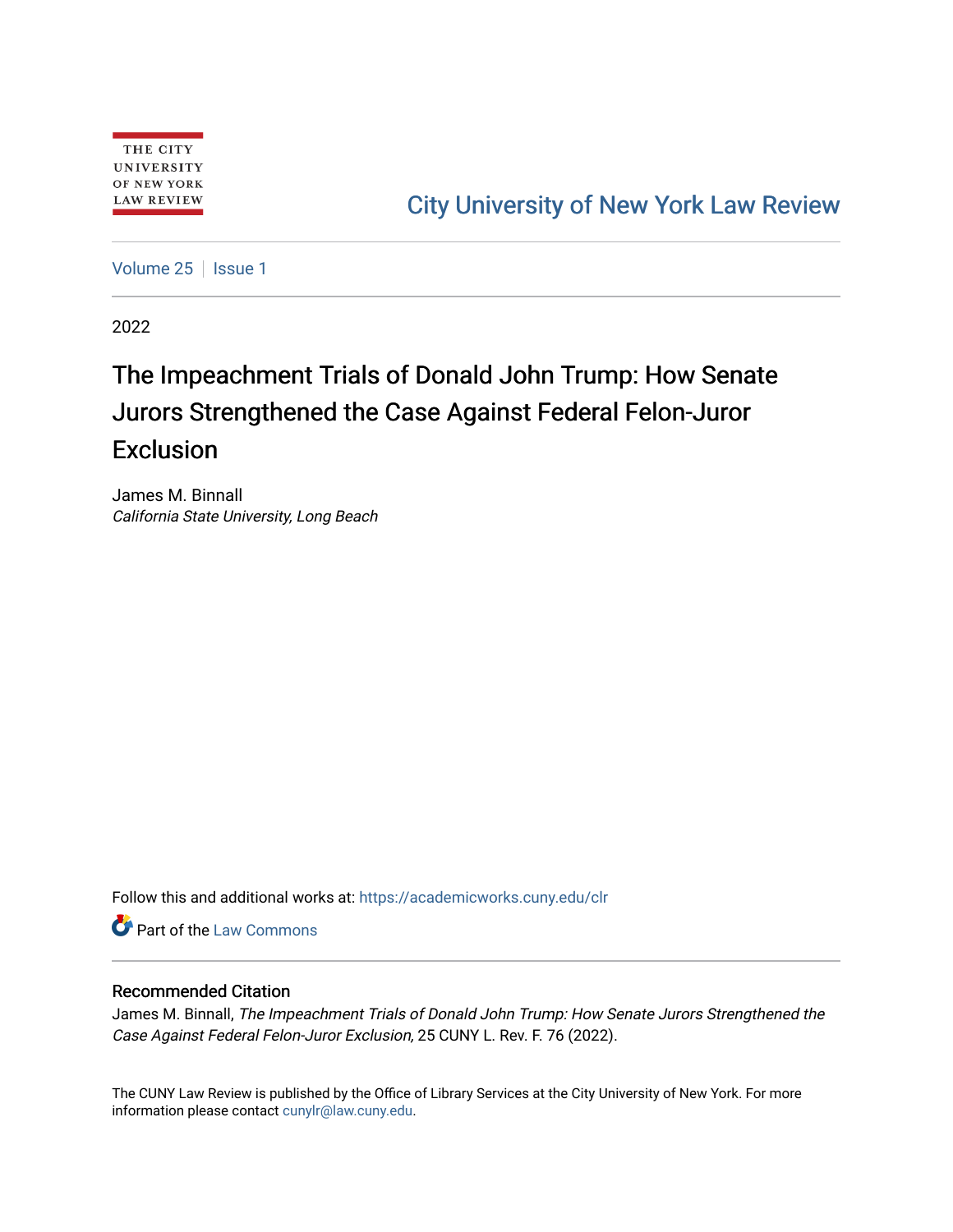# **THE IMPEACHMENT TRIALS OF DONALD JOHN TRUMP: HOW SENATE JURORS STRENGTHENED THE CASE AGAINST FEDERAL FELON-JUROR EXCLUSION**

*James M. Binnall*†

| I. THE CONTOURS OF THE CHARACTER JUSTIFICATION 81       |  |
|---------------------------------------------------------|--|
| A) Defining the Character Rationale:                    |  |
|                                                         |  |
| B) Two Conceptions of Character: Conventionalists       |  |
|                                                         |  |
| II. THE CASE AGAINST THE CHARACTER JUSTIFICATION 86     |  |
| A) The Empirical Evidence: A Clear Lack of Support 86   |  |
| B) The Contextual Case: A Series of Inconsistencies  88 |  |
| III. THE TRUMP IMPEACHMENT TRIALS: CHARACTER IN         |  |
|                                                         |  |
| A) Senate Jurors Speak: Trump Impeachment #1 93         |  |
| B) Senate Jurors Speak: Trump Impeachment #2 95         |  |
|                                                         |  |
|                                                         |  |
|                                                         |  |

#### **INTRODUCTION**

In our federal court system, prospective jurors who have been convicted of a felony are statutorily excluded from jury service for life.<sup>1</sup> In support of this categorical exclusion, lawmakers and courts allege that those convicted of a felony, threaten the jury process principally

 <sup>†</sup> Dr. James M. Binnall is an Associate Professor of Law, Criminology, and Criminal Justice at California State University, Long Beach. He is also a formerly incarcerated person and a member of the State Bar of California–his experiences inform this article. 1 28 U.S.C. § 1865(b)(5); *see generally* United States v. Hefner*,* 842 F.2d 731 (4th Cir.

<sup>1988);</sup> Viverito v. Levi, 395 F. Supp. 47 (N.D. Ill. 1975) (suggesting no automatic restoration of civil rights); *but see* United States v. Green, 532 F. Supp. 2d 211 (D. Mass. 2005) (suggesting that automatic restoration under state law will satisfy the restoration of civil rights under federal law); Walker v. United States, 800 F.3d 720 (6th Cir. 2015) (suggesting that unless civil rights have been restored, then the right to serve on a jury can be lost).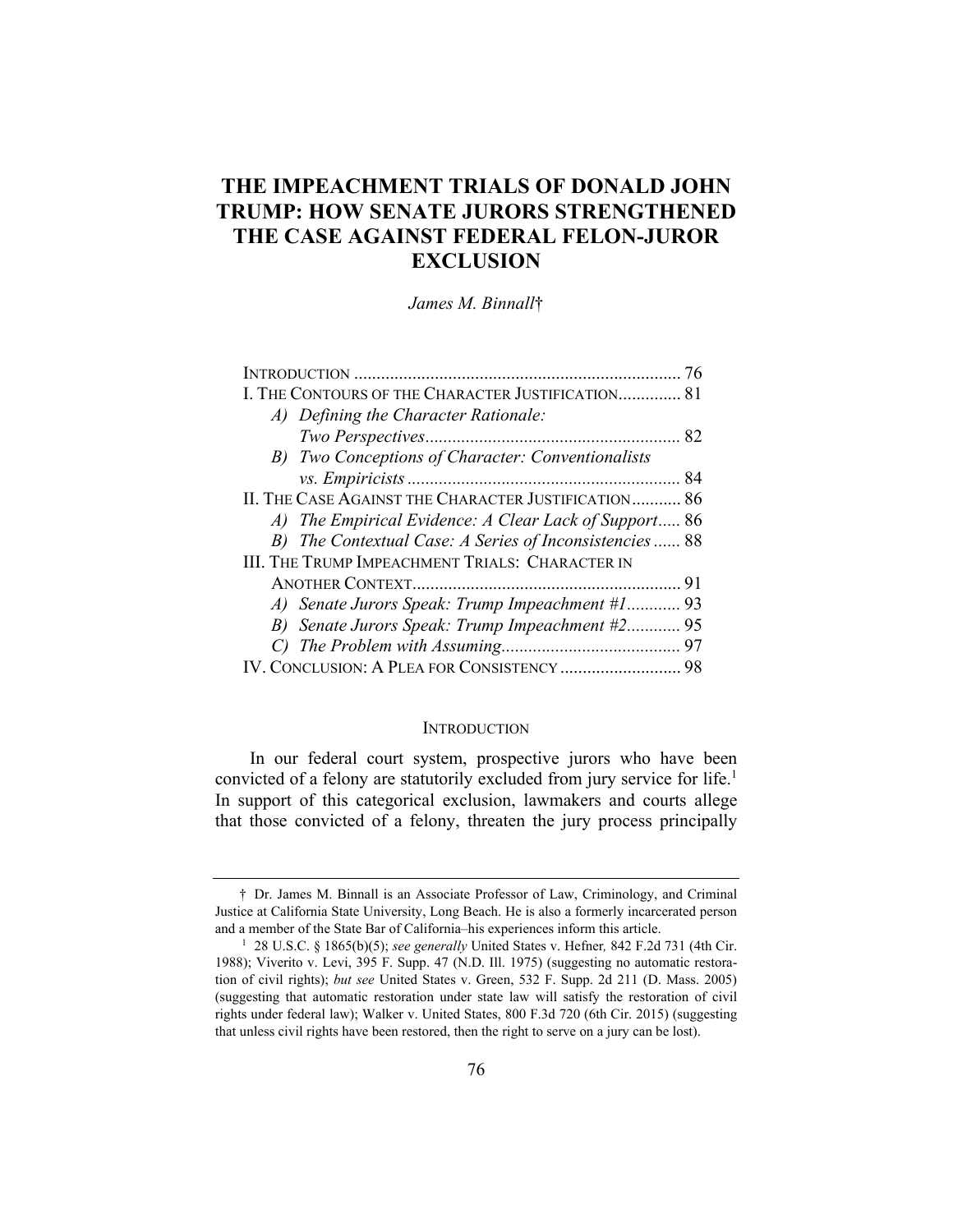because they lack character.<sup>2</sup> Federal courts have suggested that our federal jury system permanently excludes citizens with a felony criminal record for fear that if allowed to serve, they would undermine the functioning and integrity of the federal jury process.<sup>3</sup> Or, stated differently, those with a felony conviction assumedly cannot meet the standard for juror fitness set by the juror's oath used in federal criminal proceedings.4 Accordingly, the argument goes, only permanent exclusion can truly protect the federal jury system,<sup>5</sup> though critics question whether exclusion actually insulates the jury from corrupting influence.<sup>6</sup>

Legal challenges to federal record-based juror exclusion have never met with success.<sup>7</sup> Cross-section claims routinely fail because courts refuse to classify prospective jurors with a felony conviction as a distinct class.<sup>8</sup> Additionally, no court has struck down the practice of

rather than to punish or degrade felons."). 4 *See* FED. JUD. CTR., BENCHBOOK FOR U.S. DISTRICT COURT JUDGES 247 (4th ed. 1996)

<sup>2</sup> *See* Brian C. Kalt, *The Exclusion of Felons from Jury Service*, 53 AM. U. L. REV. 65, 73-74 (2003); James M. Binnall, *A Field Study of the Presumptively Biased: Is There Empirical Support for Excluding Convicted Felons from Jury Service*, 36 L. & POL'Y 1 (2014) [hereinafter *A Field Study of the Presumptively Biased*]; *see also* Hale v. Shoop, No. 1:18 cv-504, 2021 WL 1215793, at \*19 (N.D. Ohio, Mar. 31, 2021) (citing United States v. Green, 995 F. 2d 793 (8th Cir. 1993) (noting "the exclusion from juror eligibility of persons charged with a felony is rationally related to the legitimate governmental purpose[s] of guaranteeing the probity of jurors . . . [and] of creating a pool of jurors likely to give unbiased consideration to the evidence presented."). 3 *See* Kalt, *supra* note 2, at 74 ("[F]elon exclusion is meant to define and protect juries

<sup>(</sup>listing the recommended juror oath in federal criminal trials as, "Do each of you solemnly swear [or affirm] that you will well and truly try, and a true deliverance make in, the case now on trial, and render a true verdict according to the law and the evidence, so help you God?" and listing the recommended juror oath in federal civil proceedings as, "Do each of you solemnly swear [or affirm] that you will well and truly try the matters in issue now on trial and render a true verdict according to the law and the evidence, so help you God?").

<sup>5</sup> *See* Kalt, *supra* note 2, at 169 (characterizing the exclusion of those with a felony conviction from jury service as an attempt by "those who distrust felons to achieve perfect moral cleansing"). <sup>6</sup> Kalt discusses the under-inclusiveness charge against record-based juror exclusion:

Assume hypothetically that 95% of felons lack probity, that just 10% of non-felons do, and that only felons–all felons–are excluded from juries. If 6.5% of the juryage population are felons, then over 60% of those who are unfit to serve would be non-felons who are not excluded. If anything, this hypothetical is extremely conservative.

*See id.* at 102.

<sup>7</sup> *See* Kalt, *supra* note 2, at 70; *see also* JAMES M. BINNALL, TWENTY MILLION ANGRY MEN: THE CASE FOR INCLUDING CONVICTED FELONS IN OUR JURY SYSTEM 58-64 (2021) (providing a comprehensive examination of prior legal challenges to record-based juror exclusion statutes). 8 *See* Kalt, *supra* note 2, at 75 n.34 (compiling cases in which cross-section challenges

to record-based juror exclusion failed); James M. Binnall, *Sixteen Million Angry Men: Re-*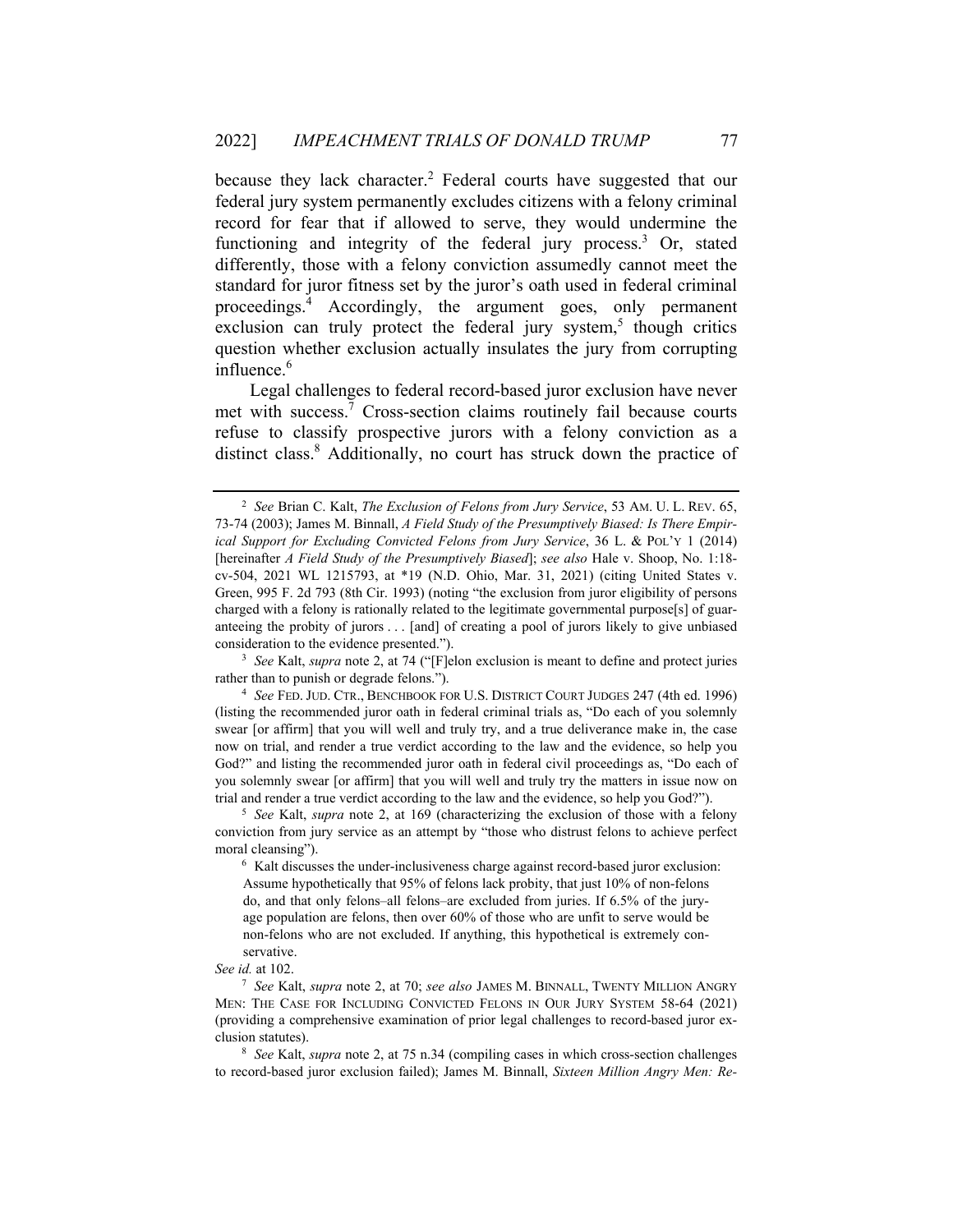excluding those with felony conviction from jury service on equal protection grounds.<sup>9</sup> Record-based juror exclusion statutes must meet only the state-deferential rational basis standard, as jury service is not a fundamental right and individuals with a felony criminal history are not a protected class.<sup>10</sup> Though a smattering of other potential legal claims have been proposed, none have prevailed.<sup>11</sup> In sum, federal courts have been entirely unreceptive to legal challenges to record based juror exclusion. As one court recently put it, "the reasons for movants' challenge to this provision are beyond our comprehension."<sup>12</sup>

While litigants have been unsuccessful challenging record-based juror exclusion, the policy case against the practice is strong. Empirical research undermines the character justification,<sup>13</sup> and suggests that exclusion is likely to have negative impacts on excluded jurors,  $14$ juries,<sup>15</sup> and communities.<sup>16</sup> Moreover, federal record-based juror

es to record-based juror exclusion failed); *see* BINNALL, TWENTY MILLION ANGRY MEN, *supra* note 7, at 62-64.

10 *See also* United States v. Conant, 116 F. Supp. 2d 1015, 1022 (E.D. Wis. 2000) (holding that jury service is not a fundamental right and those with a felony conviction are not a protected class). 11 *See* Kalt*, supra* note 2, at 70; *see also* Binnall, *Sixteen Million Angry Men*, *supra* note

8. 12 *Hale*, 2021 WL 1215793, at \*19.

<sup>13</sup> *See generally* BINNALL, TWENTY MILLION ANGRY MEN, *supra* note 7, at ch. 2; James M. Binnall, *Jury Diversity in the Age of Mass Incarceration: An Exploratory Mock Jury Experiment Examining Felon-Jurors' Potential Impacts on Deliberations*, 25 PSYCH., CRIME & L. 345 (2018) [hereinafter *Jury Diversity in the Age of Mass Incarceration*]; James M. Binnall, *Summonsing Criminal Desistance: Convicted Felons' Perspectives on Jury Service*, 43 L. & SOC. INQUIRY 4 (2018) [hereinafter *Summonsing Criminal Desistance*]; James M. Binnall, *A Jury of None: An Essay on the Last Acceptable Form of Civic Banishment*, 34 DIALECTICAL ANTHROPOLOGY 533 (2010) [hereinafter *A Jury of None*]; James M. Binnall, *A 'Meaningful' Seat at the Table: Contemplating Our Ongoing Struggle to Access Democracy*, 73 S. M. U. L. REV. F. 35 (2020) [hereinafter *A Meaningful Seat at the Table*]; James M. Binnall, *Convicts in Court: Felonious Lawyers Make a Case for Including Convicted Felons*  in the Jury Pool, 73 ALB. L. REV. 1379 (2010) [hereinafter Convicts in Court].<br><sup>14</sup> See Binnall, Summonsing Criminal Desistance, supra note 13, at 7-8.<br><sup>15</sup> See Binnall, Jury Diversity in the Age of Mass Incarceration, sup

48. 16 *See* James M. Binnall, *Exorcising Presumptions: Judges and Attorneys Contemplate* 

*'Felon-Juror Inclusion' in Maine*, 39 JUST. SYS. J. 378 (2018) [hereinafter *Exorcising Presumptions*]; James M. Binnall, *Felon-Jurors in Vacationland: A Field Study of Transforma-*

*viving a Dead Doctrine to Challenge the Constitutionality of Excluding Felons from Jury Service*, 17 VA. J. SOC. POL'Y & L. 1, 18 (2009) [hereinafter *Sixteen Million Angry Men*] ("Establishing felons as a 'distinctive group' for the purpose of supporting a fair crosssection claim has proven impossible for litigants . . . though felons almost certainly meet the ambiguous legal interpretation of 'distinctiveness,' no litigant has prevailed in a fair crosssection claim."); *see also* Duren v. Missouri, 439 U.S. 357, 364 (1979) (establishing the distinctiveness test for cross-section claims). 9 *See* Kalt, *supra* note 2, at 88 n.101 (compiling cases in which cross-section challeng-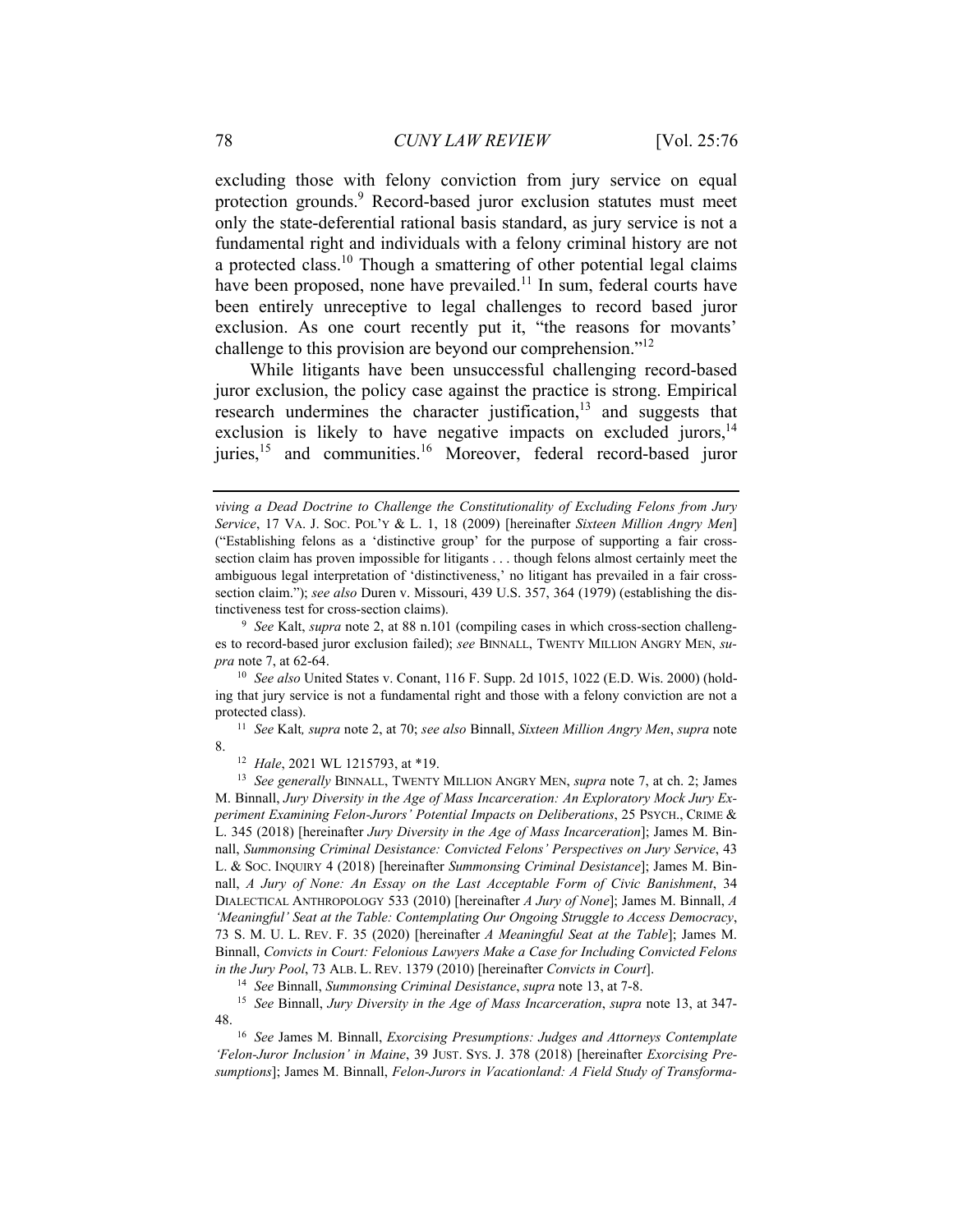exclusion is inconsistent with how the law employs character assessments in a host of other contexts.<sup>17</sup> While those with a felony criminal conviction are forever barred from federal jury service because their conviction assumedly signals an irreparable flaw of character, in many other contexts the law accommodates the possibility that character is alterable, such that those with a felony criminal history are able to demonstrate character rehabilitation.<sup>18</sup> These inconsistent conceptualizations of character strongly suggest that the primary purpose for excluding those with a felony criminal history from the federal jury pool is largely pretense—possibly disguising a more insidious motive for banishment.

On January 16, 2020, former President Donald John Trump's (hereinafter "former President Trump") first impeachment trial began.<sup>19</sup> Twenty days later, the U.S. Senate acquitted former President Trump of abuse of power and obstruction of Congress. This was in connection with his alleged efforts to sway Ukrainian President Zelensky to investigate possible criminal wrongdoings of his political opponent's family member.<sup>20</sup> The final vote tally split almost exactly along party lines, with only one Republican Senator, Mitt Romney (R) of Utah, voting to convict.<sup>21</sup> Roughly a year later, on February 13, 2021, former President Trump's second impeachment trial came to a close.<sup>22</sup> In that case, decided after President Biden assumed office, the Senate acquitted former President Trump on the charge of incitement of insurrection,

*tive Civic Engagement in Maine*, 71 ME. L. REV. 71 *passim* (2019) [hereinafter *Felon-Jurors in Vacationland*]; James M. Binnall, *Cops and Convicts: An Exploratory Field Study of Jurymandering*, 16 OHIO ST. J. CRIM. L. 221, 226, 232-33 (2018) [hereinafter *Cops and Convicts*]; *see also* James M. Binnall & Nick Petersen, *Building Biased Jurors: Exposing the Circularity of the Inherent Bias Rationale for Felon-Juror Exclusion*, 27 PSYCHIATRY,

PSYCH. & L. 110, 120 (2020) [hereinafter *Building Biased Jurors*]. 17 *See infra* Part II.A; *see generally* BINNALL, TWENTY MILLION ANGRY MEN, *supra* 

<sup>&</sup>lt;sup>18</sup> See Binnall, *Convicts in Court*, *supra* note 13, at 1388-89 (cataloguing jurisdictions in which a person with a felony conviction is permanently excluded from jury service but is permitted to join the bar and practice law). 19 *See* Jeremy Herb, *Senate Impeachment Trial of Donald Trump Officially Begins*, CNN

POL. (Jan. 16, 2020, 5:05 PM), https://perma.cc/UT6J-3W4N; Jennifer Haberkorn et al., *Chief Justice, Senators Sworn in as Senate Begins Historic Impeachment Trial of Trump*, L.A. TIMES (Jan. 16, 2020, 3:52 PM), https://perma.cc/N6TM-DE8Y.

<sup>20</sup> *See* Philip Ewing, *President Trump Impeached by the House in Historic Rebuke*, NPR (Dec. 18, 2019, 8:34 PM), https://perma.cc/5APV-CBXJ. 21 *See* Ian Millhiser*, Mitt Romney Just Did Something that Literally No Senator Has* 

*Ever Done Before*, VOX (Feb. 5, 2020, 4:25 PM), https://perma.cc/X5KP-JRMG (noting that Senator Romney voted to convict only on Article I – Abuse of Power, but also voted to acquit on Article II – Obstruction of Congress). 22 *See* Caroline Linton et al., *Senate Votes to Acquit Trump in Historic Second Im-*

*peachment Trial*, CBS NEWS (Feb. 14, 2021, 7:41 AM), https://perma.cc/J8DE-NFQN.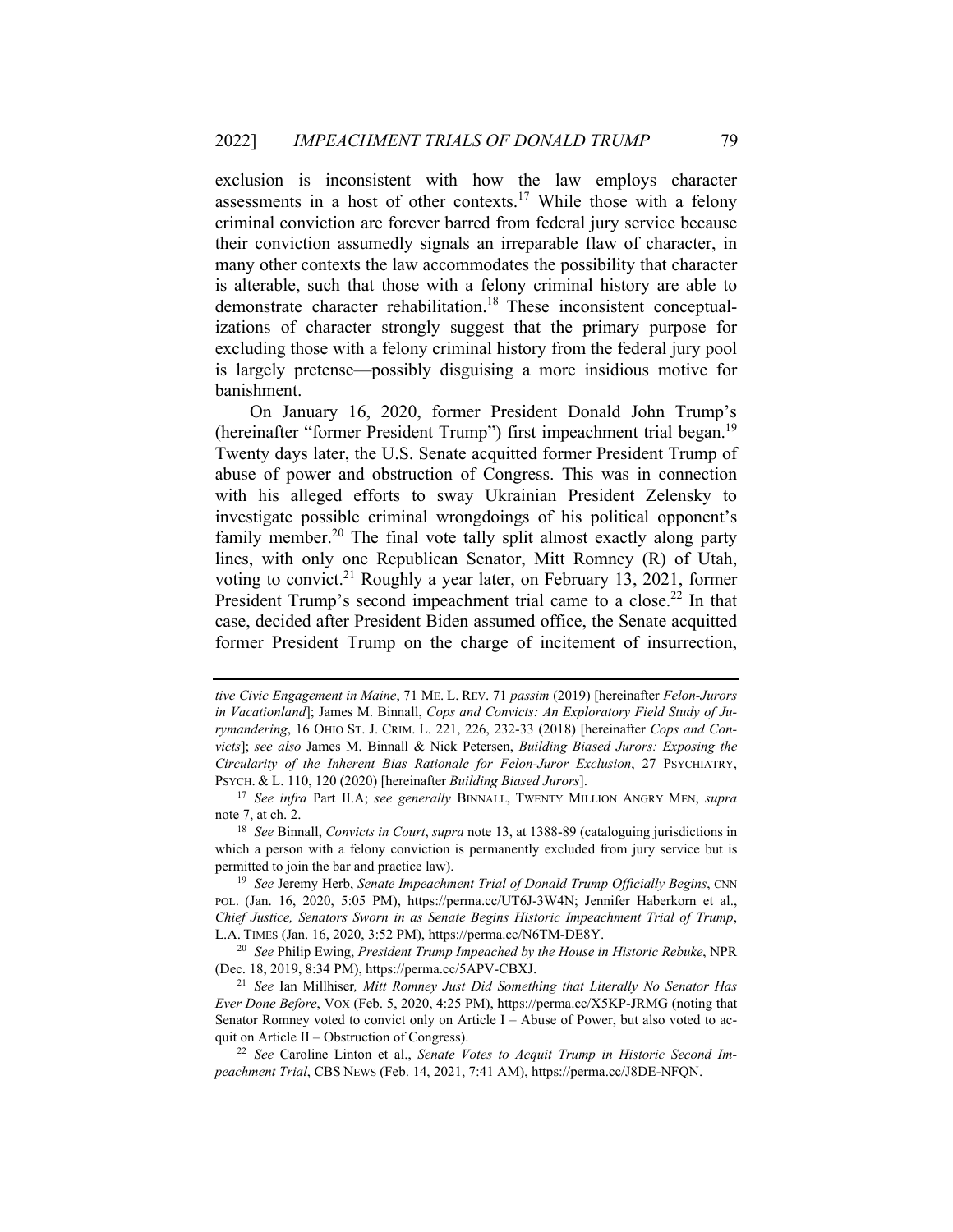stemming from his alleged contributions to the attack on the U.S. Capital on January 6, 2021.<sup>23</sup> Once again, the Senate vote was largely a partisan exercise, as only seven Republican Senators voted to convict.<sup>24</sup>

Ahead of each impeachment trial for former President Trump, a number of U.S. Senators expressly stated their intended verdict preference.25 For Senate Minority Whip Dick Durbin (D) of Illinois, the Senators' statements seemed to undermine their role as neutral arbiters of facts in impeachment proceedings.<sup>26</sup> Similarly, as Senator Susan Collins (R) of Maine noted, "At the very beginning of the trial we take an oath to render impartial justice. If you announce ahead of time how you're going to vote, I don't see how you can render impartial justice before you've heard the evidence."<sup>27</sup> Nonetheless, all were permitted to cast a ballot. No exclusions or sanctions were levied against those Senators who, through their statements and actions, outwardly ignored their oath to render impartial justice in an impeachment trial. $^{28}$ 

This article argues that by predetermining their verdict preference prior to the presentation of evidence–thereby publicly flouting the impeachment process–a number of U.S. Senators strengthened the contextual case for lifting the lifetime exclusion on federal jurors with a felony criminal history. In particular, their actions and words seem to make clear that a lack of character (the principal rationale cited in support of federal record-based juror exclusion) has little to do with

<sup>23</sup> *Id.*; *see also* Zachary Cohen et al., *Senate Report Reveals New Details About Security Failures Ahead of January 6 Attack but Omits Trump's Role*, CNN POL. (June 8, 2021, 8:45 AM), https://perma.cc/8HKU-CFCR; Katelyn Polantz, *Former Top Capital Riot Prosecutor Says 'Maybe the President is Culpable' When Asked About Trump*, CNN POL. (Mar. 22, 2021, 12:29 AM), https://perma.cc/BW9T-TEMG. 24 Barbara Sprunt, *7 GOP Senators Voted to Convict Trump. Only 1 Faces Voters Next* 

*Year*, NPR (Feb. 15, 2021, 5:00 AM), https://perma.cc/W8N4-EZKM (noting that Republican Senators who voted to convict were: Senators Burr–NC, Cassidy–LA, Collins–ME, Murkowski–AK, Romney–UT, Sasse–NE, and Toomey–PA). 25 *See infra* Part III; *see, e.g.*, Elex Michaelson, *Sen. Warren Says She'd Vote to Convict* 

*President Trump*, Fox 11 L.A., https://perma.cc/LY8J-DXUS (last modified Oct. 5, 2019); Naomi Lim & Joseph Simonson, *Elizabeth Warren Says She's Seen Enough Evidence to Convict Trump in Senate Impeachment Trial*, WASH. EXAM'R (Oct. 4, 2019, 6:56 PM), https://perma.cc/75NN-U59F.

<sup>26</sup> *See, e.g.*, Veronica Stracqualursi, *Durbin: Senators Have 'Gone Too Far' in Saying How They Will Vote Before Impeachment Trial Has Begun*, CNN POL. (Dec. 22, 2019, 11:55 AM), https://perma.cc/Z3UB-93GX. 27 Jon Chrisos, *'Senate Must Do Its Constitutional Duty': Sen. Collins Expects Im-*

*peachment Trial*, WGME (Jan. 20, 2021), https://perma.cc/D3YF-7Z64.<br><sup>28</sup> See RULES OF PROC. & PRACT. IN THE S. WHEN SITTING ON IMPEACHMENT TRIALS, S.

DOC. NO. 116-1, at 218 (2d Sess. 2020) ("I solemnly swear (or affirm, as the case may be) that in all things appertaining to the trial of the impeachment of —————, now pending, I will do impartial justice according to the Constitution and laws: So help me God."); *see also infra* Part III.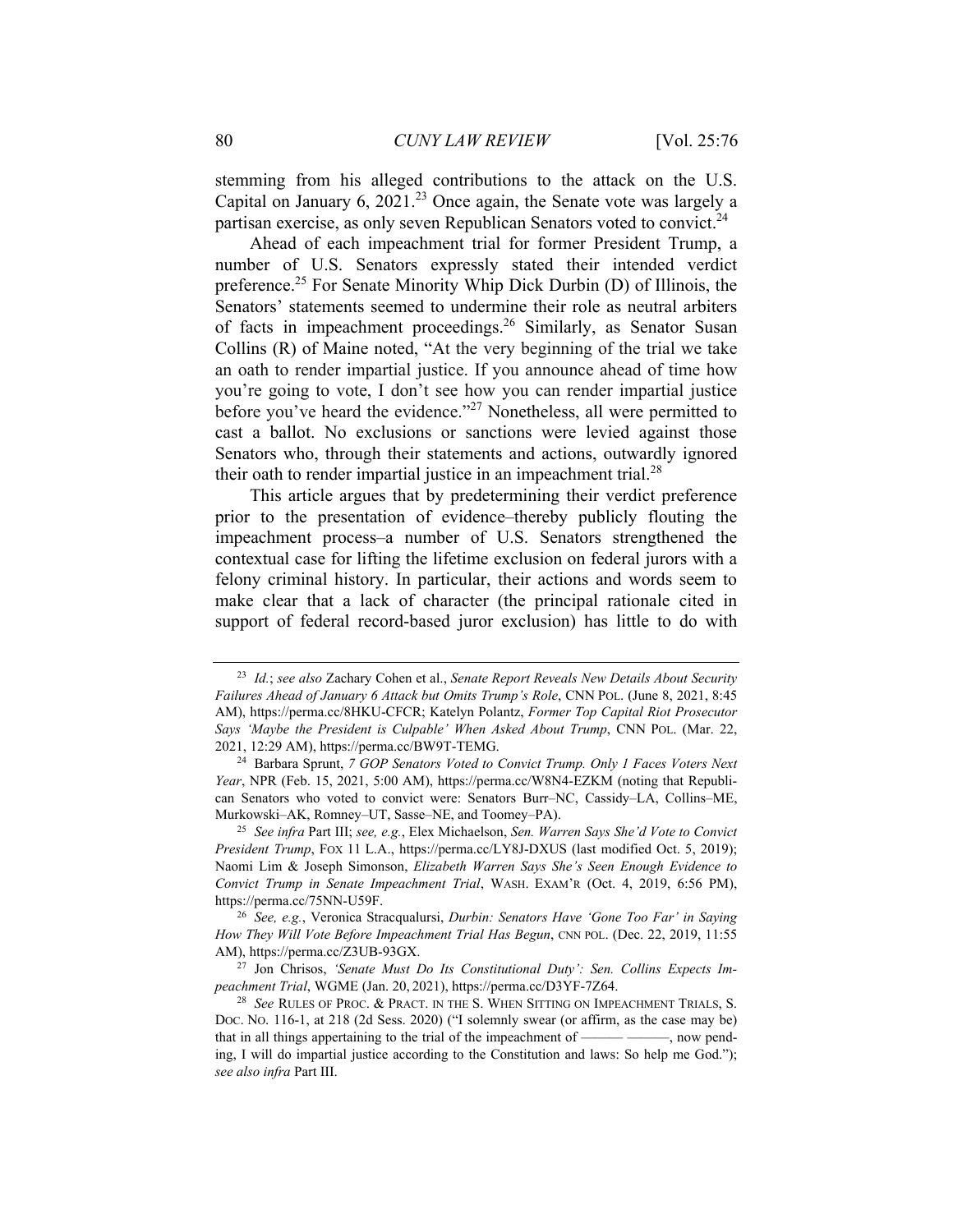juror fitness or the appearance of impropriety. Accordingly, Parts I and II further consider the concept of character, detailing the law's inconsistent view of character that is wholly context specific. Part III discusses the impeachment trials of former President Trump, focusing on the role of U.S. Senators as jurors and how many openly disregarded their oath to do impartial justice in advance of those trials. Finally, Part IV concludes by suggesting that federal record-based juror exclusion laws ought to be lifted, as they adhere to an antiquated conception of character that is contradicted by empirical evidence and made nonsensical when considered in other contexts–namely in impeachment proceedings.

#### I. THE CONTOURS OF THE CHARACTER JUSTIFICATION

All but one U.S. jurisdiction (Maine) restricts juror eligibility for those citizens with a felony criminal history.<sup>29</sup> In some jurisdictions, record-based juror exclusion is temporary, allowing for the possibility that an individual with a felony criminal conviction can, at some point, serve as a juror.<sup>30</sup> For example, in 13 states, those with a felony conviction are ineligible for jury service until the completion of their sentence (including any term of probation or parole).<sup>31</sup> An additional eight states (and the District of Columbia) enforce hybrid exclusions that can turn on penal status, charge category, type of jury proceeding, and/or a term of years since conviction,<sup>32</sup> while two states allow for lifetime challenges-for-cause for any prospective juror with a felony criminal history.33

Conversely, in 27 jurisdictions, record-based juror restrictions are permanent, barring prospective jurors with a felony criminal conviction from serving for life.34 One such permanent exclusion jurisdiction is our federal court system.<sup>35</sup> Under 28 U.S.C.A.  $\S$  1865(b)(5), a prospective

<sup>29</sup> BINNALL, TWENTY MILLION ANGRY MEN, *supra* note 7, at app. A. 30 *See id.*

<sup>31</sup> *Id.* The 13 states are Alaska, Idaho, Indiana, Minnesota, Montana, New Mexico, North Carolina, North Dakota, Ohio, Rhode Island, South Dakota, Washington, and Wiscon-

sin. 32 *Id.* The eight states are Arizona, California, Colorado, Connecticut, District of Columbia, Kansas, Massachusetts, Nevada, and Oregon. 33 *Id.* The two states are Illinois and Iowa. A challenge-for-cause is one made by either

party to litigation claiming that prospective jurors cannot execute their duties faithfully and impartially. 34 *Id.* The jurisdictions are Federal, Alabama, Arkansas, Delaware, Florida, Georgia,

Hawaii, Kentucky, Louisiana, Maryland, Michigan, Mississippi, Missouri, Nebraska, New Hampshire, New Jersey, New York, Oklahoma, Pennsylvania, South Carolina, Tennessee, Texas, Utah, Vermont, Virginia, West Virginia, and Wyoming. 35 *See* 28 U.S.C. § 1865(b)(5).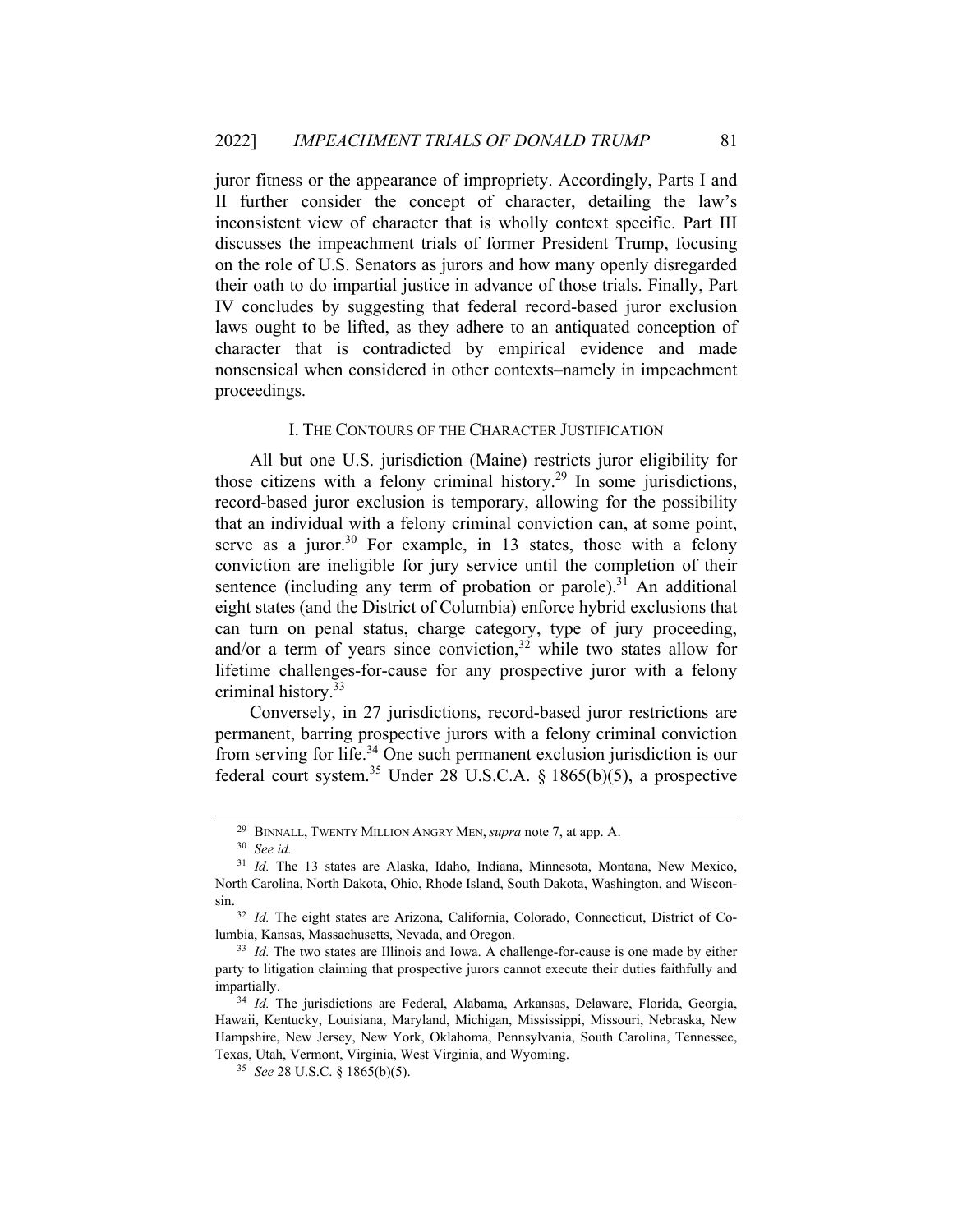federal juror is qualified to serve on a grand or petit jury, "[U]nless he . . . has a charge pending against him for the commission of, or has been convicted in a State or Federal court of record of, a crime punishable by imprisonment for more than one year and his civil rights have not been restored."36 Like many record-based juror exclusion statutes, 28 U.S.C.A. § 1865(b)(5) does not distinguish felony or litigation type.<sup>37</sup> Thus, in the federal system, anyone convicted of any prior felony is categorically ineligible to serve on either a criminal or civil jury for life. $38$ 

# *A) Defining the Character Rationale: Two Perspectives*

In support of this permanent exclusion, federal courts consistently cite a perceived lack of character as the primary purpose for the practice.39 Still, courts are less consistent in their explanations as to how character makes one unfit for jury service. Two possible interpretations of the character rationale exist.<sup>40</sup>

Under the first, a lack of character impacts the functioning of the jury, such that one with a conviction would presumably somehow undermine the jury process. And while courts have been vague as to the exact mechanism by which character makes one unfit for service, one

James M. Binnall & Lauren M. Davis, *Californians with a Felony Conviction Are Now Eligible for Jury Service: How Would They Know?*, 32 STAN. L. & POL'Y REV. 1, 6 (2020). 38 *Id.* 

<sup>36</sup> *Id*.

<sup>37</sup> Binnall and Davis state:

Across jurisdictions, the application of felon-juror exclusion statutes is relatively consistent. Only four jurisdictions tailor felon-juror exclusion statutes, distinguishing first-time offenders from repeat offenders (Arizona), violent offenders from non-violent offenders (Nevada), grand juries from petit juries (Colorado), and civil cases from criminal cases (Oregon). In all remaining jurisdictions, felon-juror exclusion statutes are categorical, applying to all prospective jurors with a prior felony conviction in all types of proceedings.

<sup>39</sup> The court notes here:

The important point is, though, that simply being charged with a crime says something about a person, something which is material to his ability to serve as a juror . . . . It is rational to believe that such a person may not take seriously his obligation to follow the law as a juror is sworn to do.

*See* United States v. Barry, 71 F.3d 1269, 1273 (7th Cir. 1995); *see also* United States v. Boney, 977 F.2d 624, 637 (D.C. Cir. 1992) ("It is not their 'bias' that disables them. The Jury Selection and Service Act of 1968 (the Act), 28 U.S.C. §§ 1861–1878, excluded felons to preserve the 'probity' of the jury."). 40 *See* Kalt, *supra* note 2, at 74 ("[C]ourts have been less clear as to whether the threat

that felons pose to jury probity stems from their degraded status or from their actual characteristics."); *see also* BINNALL, TWENTY MILLION ANGRY MEN, *supra* note 7, at 76 (referring to these two perspectives as the "instrumental" and "taint" perspectives respectively).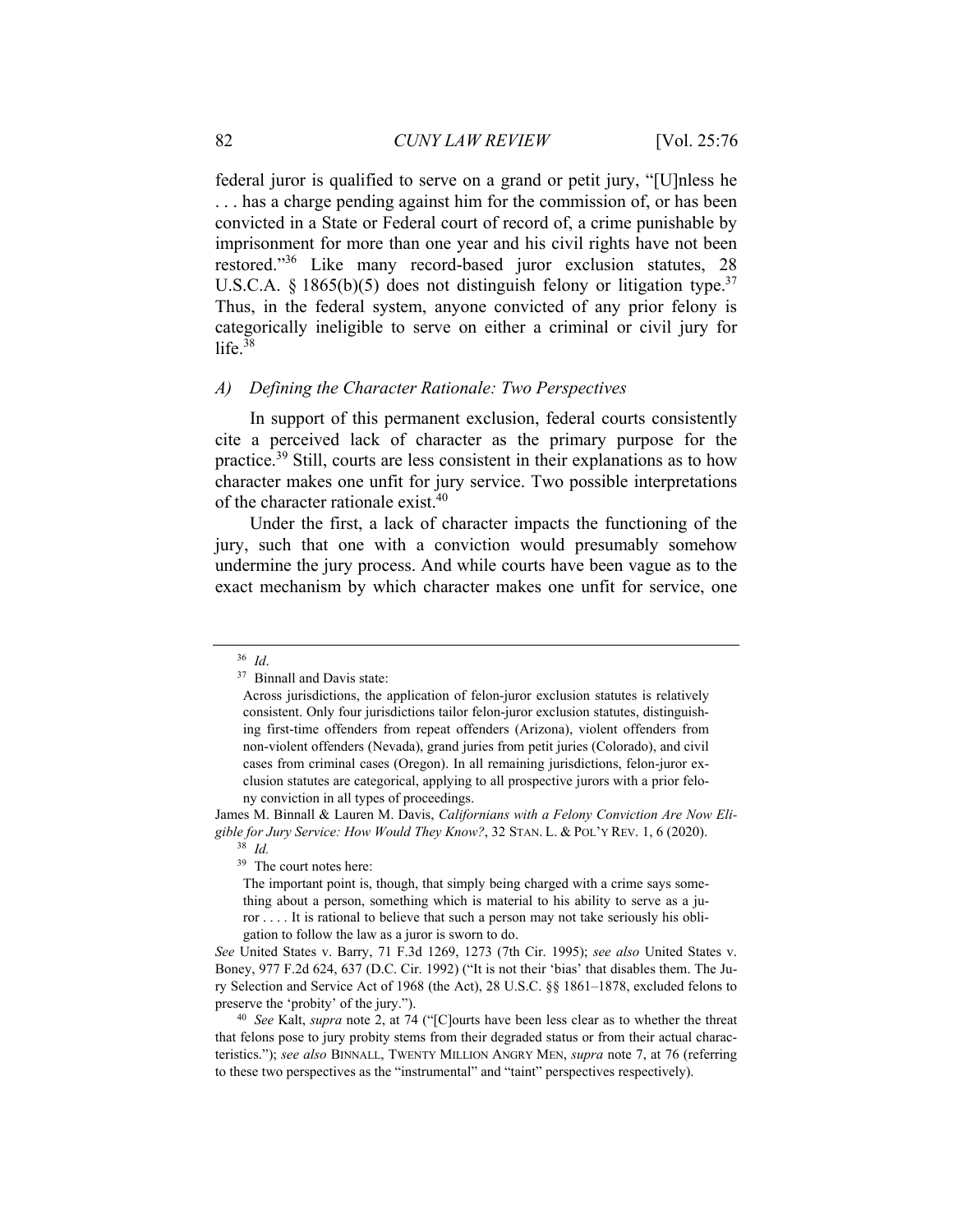possible concern is the refusal to abide by the juror's oath.<sup>41</sup> As one federal court noted, "[Si]mply being charged with a crime says something about a person, something which is material to his ability to serve as a juror . . . it is rational to believe that such a person may not take seriously his obligation to follow the law as a juror is sworn to  $d_0$ ."<sup>42</sup>

A second perspective holds that the inclusion of those with a felony conviction would delegitimize the jury process.43 This "taint argument"44 seemingly suggests that those with a felony criminal conviction would undermine the public's confidence in the jury system and would lead to skepticism of resulting verdicts.<sup>45</sup> As one state court held, "[It] would be a strange system, indeed, which permitted those who had been convicted of anti-social and dissolute conduct to serve on its juries."46 Similarly, the Southern District of Iowa ruled that federal record-based juror exclusion is "rationally related to the purpose of trying to achieve a reputable and reliable jury . . . whose judgment society can respect."<sup>47</sup>

Despite the ambiguity regarding the true purpose of the character justification for federal record-based juror exclusion, the underlying assumptions of the rationale are clear. By premising record-based juror exclusion on a supposed lack of character, a jurisdiction presumes (1) that a felony conviction uniformly reveals bad character, such that those with a felony criminal conviction possess a character flaw that makes them unfit for jury service.<sup>48</sup> In turn, when excluding based on a supposed character flaw, a jurisdiction must also presume (2) that character is a fixed concept, such that the character of an individual with a felony criminal history is forever marred and unchanging–warranting exclusion as a prophylactic measure to protect our jury system.<sup>49</sup> These

<sup>41</sup> *See Barry*, 71 F.3d at 1273. 42 *Id.* (emphasis added). 43 Kalt writes:

The other possibility broached above is that felons threaten the probity of the jury because of their degraded status; whether or not individual felons are "bad," the idea of having tainted people on juries might undermine the integrity of the institution. That this is anyone's intention is belied by the fact that jurisdictions speak of probity rather than the appearance of probity. Nevertheless, it is an argument worth considering.

*See* Kalt, *supra* note 2, at 104. 44 *Id.* (labeling this argument the "taint" argument). 45 *Id.*

<sup>46</sup> People *ex rel.* Hannon v. Ryan, 34 A.D.2d 393, 398 (4th Dep't 1970). 47 *Greene*, 995 F.2d at 796. 48 *See* BINNALL, TWENTY MILLION ANGRY MEN, *supra* note 7, at 75-76. 49 *Id.*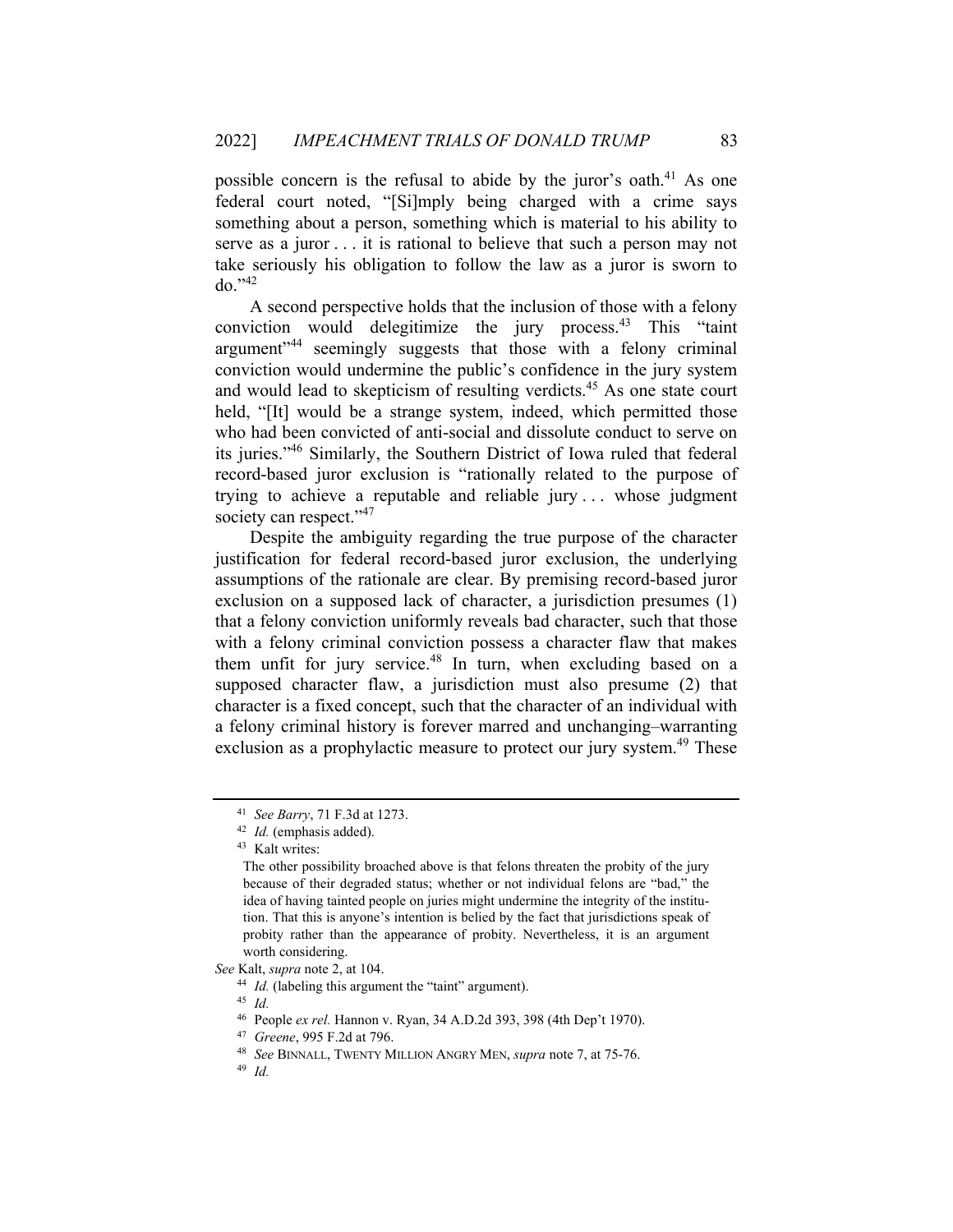assumptions adhere to an outdated concept of character that is contradicted by empirical research and other character requirements employed in the law.<sup>50</sup>

#### *B) Two Conceptions of Character: Conventionalists vs. Empiricists*

The concept of character and its role as a barometer for assessing the quality or fitness of an individual has been the topic of extensive debate.51 On one hand, conventional Aristotelian conceptualizations suggest that character is fixed, revealed through actions freely taken.<sup>52</sup> On the other hand, a modern, empirical view suggests that character is malleable, shaped in part by our surroundings and our interactions with those surroundings.53 Federal record-based juror exclusion takes a decidedly pre-modern view of character development and character consistency.54

The conventional view of character aligns with Aristotle's view that human beings decide their character and reveal their character through their actions. In describing this conceptualization of character, one commentator notes, "[E]very person chooses to develop good or bad character through autonomous actions ... [and] [o]nce a person [chooses] their character . . . he or she [is] not free to simply undo the choice."55 In this way, the traditionalist's perspective deemphasizes social and contextual determinants of one's character.<sup>56</sup> Described as "globalism" by philosophers,  $57$  such a position proposes not only that

<sup>50</sup> *See infra* Part II.A. 51 *See* Deborah L. Rhode, *Moral Character as a Professional Credential*, 94 YALE L.J. 491 *passim* (1985) [hereinafter Rhode, *Moral Character as a Professional Credential*]; *see also* Deborah L. Rhode, *Virtue and the Law: The Good Moral Character Requirement in Occupational Licensing, Bar Regulation, and Immigration Proceedings*, 43 L. & SOC. INQUIRY 1027 *passim* (2018) [hereinafter Rhode, *Virtue and the Law*]. 52 Ekow N. Yankah, *Good Guys and Bad Guys: Punishing Character, Equality and the* 

*Irrelevance of Moral Character to Criminal Punishment*, 25 CARDOZO L. REV. 1019, 1028 (2004).

<sup>&</sup>lt;sup>53</sup> The empirical challenge to conventional or traditional views (views assumed by virtue ethicists) of character is sometimes termed the Harman-Doris thesis. *See generally* Gilbert Harman, *Moral Philosophy Meets Social Psychology: Virtue Ethics and the Fundamental Attribution Error*, 99 PROC. ARISTOTELIAN SOC'Y 315 (1999); Gilbert Harman, *The Nonexistence of Character Traits*, 100 PROC. ARISTOTELIAN SOC'Y 223 (2000); Gilbert Harman, *Skepticism About Character Traits*, 13 J. ETHICS 235 (2009); JOHN M. DORIS, LACK OF CHARACTER: PERSONALITY AND MORAL BEHAVIOR 22 (2002). 54 *See* BINNALL, TWENTY MILLION ANGRY MEN, *supra* note 7, at 89. 55 Yankah, *supra* note 52, at 1028. 56 *Id.* 

<sup>57</sup> DORIS, *supra* note 53, at 22-23 (defining globalism as a theory that "construe[s] personality as more or less coherent and integrated with reliable, relatively situation-resistant, behavioral implications").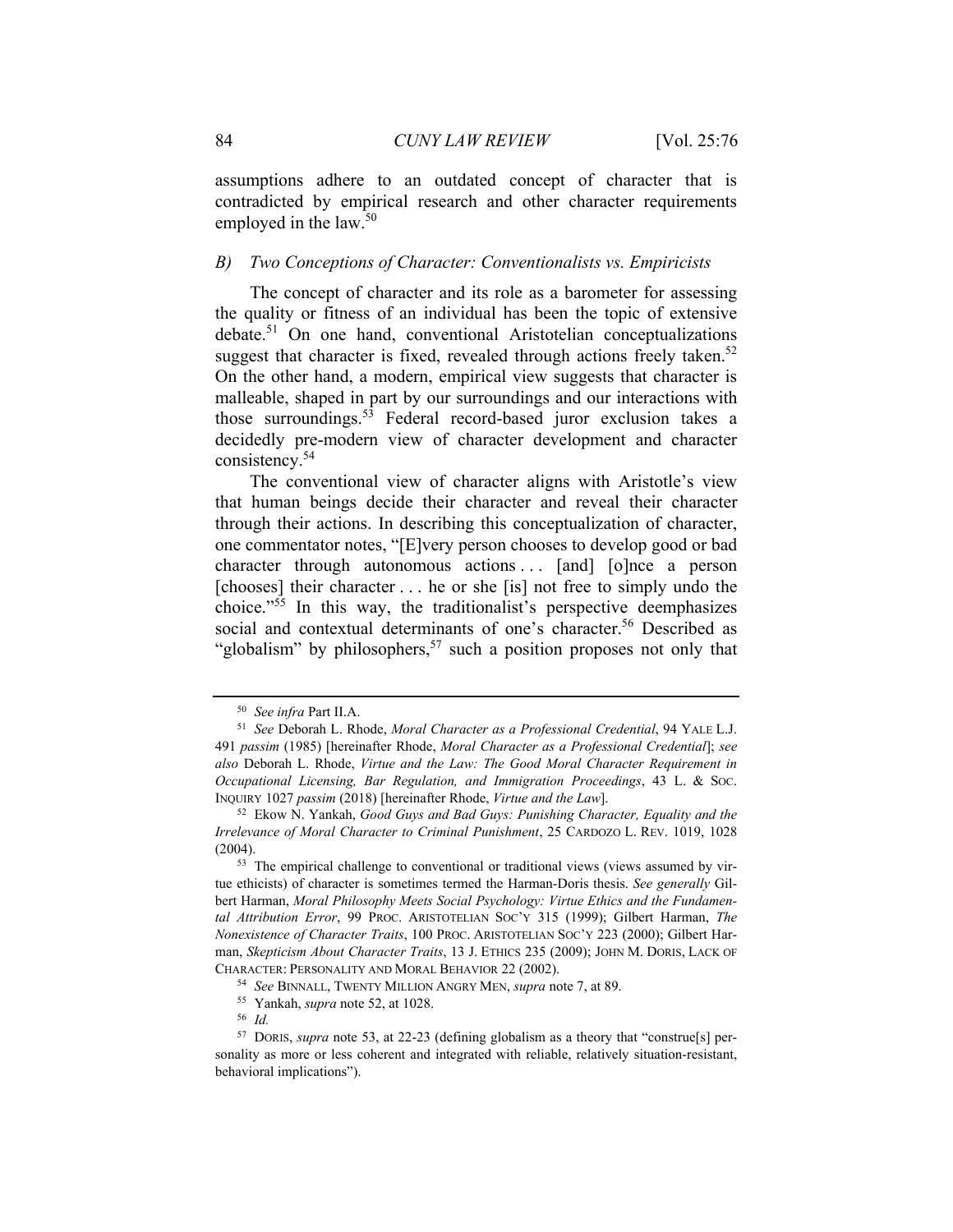character is intrinsically formed, but also that character is consistent and predictable.58 Clarifying this position, philosopher John Doris explains, "If a person possesses a trait, that person will engage in trait-relevant behaviors in trait-relevant eliciting conditions with markedly above chance probability."59 In this way, character assessments can be useful, as "[k]nowing something about a person's character is supposed to render their behavior intelligible and help observers determine what behaviors to expect."<sup>60</sup>

Unlike the traditionalist view of character, the empirical view places appropriate weight on situational factors when evaluating the development of character.<sup>61</sup> Under this view, human beings do not possess a global "dispositional structure."62 Rather, character is shaped by human experiences. $63$  In this way, many commentators argue, "[P]hilosophical explanations referencing character traits are generally inferior to those adduced from experimental social psychology . . . [because] [t]hey presuppose the existence of character structures that actual people do not very often possess."64

The social psychological evidence of character determinants is compelling. An extensive line of research now demonstrates that our character is largely a byproduct of context.<sup>65</sup> For example, in the now famous Milgram Experiment and Stanford Prison Project, researchers were able to manipulate experimental environments to elicit incredible behaviors from respondents otherwise not predisposed to cruelty or violence.<sup>66</sup> Multiple additional studies have found similar effects.<sup>67</sup> As law professor Anders Kaye explains:

Because we are so vulnerable to situational influences, our characters cannot be as consistent as we generally imagine they

<sup>65</sup> See Anders Kaye, Does Situationist Psychology Have Radical Implications for Crim*inal Responsibility?*, 59 ALA. L. REV. 611, 637 (2008).<br><sup>66</sup> See generally Stanley Milgram, *Behavioral Study of Obedience*, 67 J. ABNORMAL &

SOC. PSYCH. 371 (1963); Craig Haney & Phillip Zimbardo, *The Past and Future of U.S. Prison Policy: Twenty-five Years After the Stanford Prison Experiment*, 53 AM. PSYCH. 709 (1998); Stanley Milgram, *The Perils of Obedience*, 247 HARPER'S MAG. 62 (1973). 67 *See* Kaye, *supra* note 65 for a review of additional studies.

<sup>58</sup> *See id.*

<sup>59</sup> *Id.* at 23. 60 *Id.* at 5. 61 *See* Jonathan Webber, *Character, Common-Sense, and Expertise*, 10 ETHICAL THEORY & MORAL PRAC. 89, 90 (2007) ("Philosophical talk of character should be grounded in the findings of experimental psychology, critics argue, but is instead usually based ultimately only on common-sense intuitions.").<br>
<sup>62</sup> DORIS, *supra* note 53, at 26.<br>
<sup>63</sup> *Id.*<br>
<sup>64</sup> *Id.* at 6.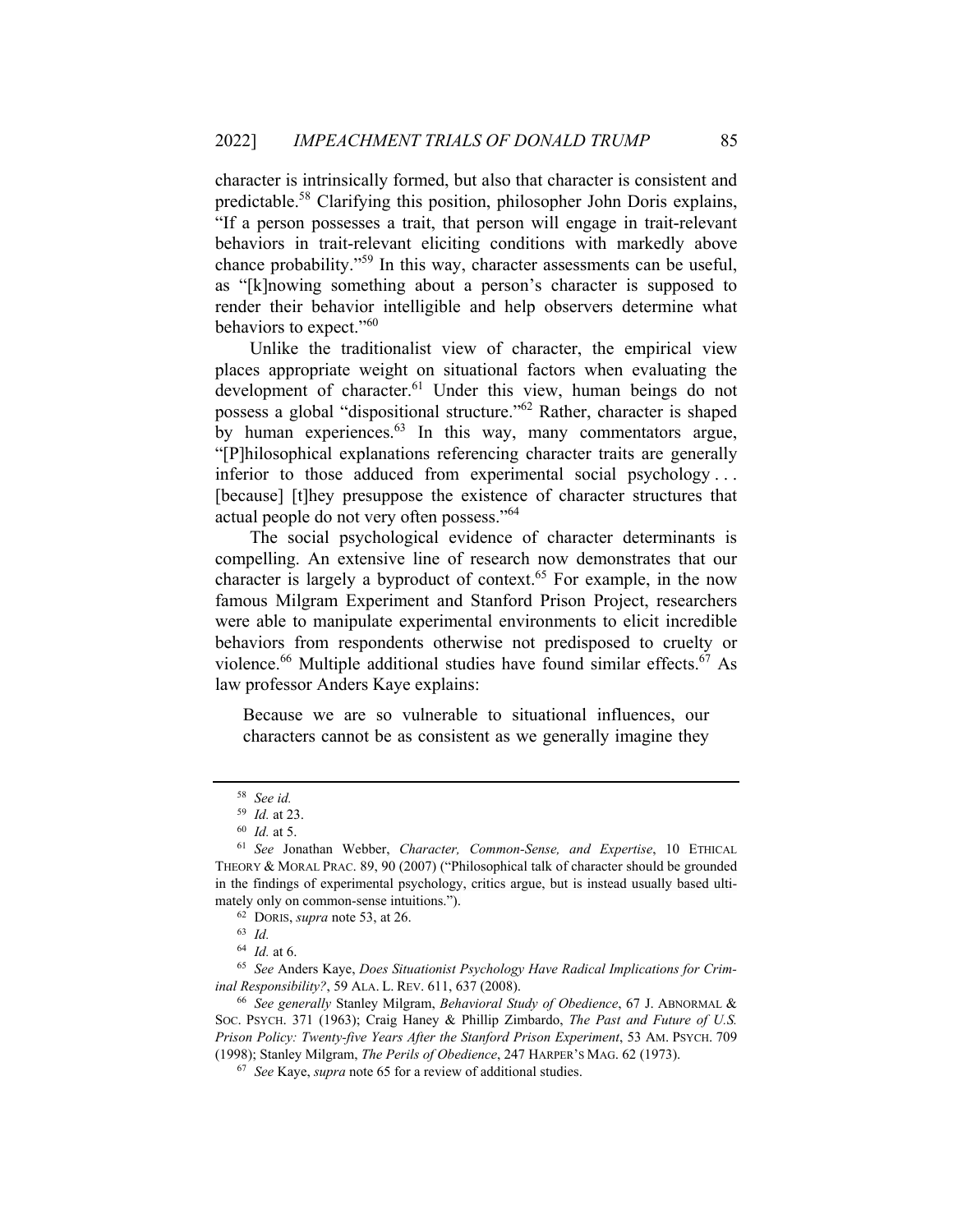are . . . [t]he story of my act shifts from being a story about me to being a story about my surroundings, so that my acts belong, in some significant way, to forces beyond myself.<sup>68</sup>

Unlike conventional views of character, this empirically informed conceptualization accommodates the possibility of reformation and rehabilitation.<sup>69</sup> A traditional perspective of character does not.<sup>70</sup> On this note, empirical evidence tends to show that those who have committed a serious criminal offense can perform admirably as jurors.<sup>71</sup> Moreover, a closer look at how the law uses character assessments reveals an inconsistent conception of character, calling into question the law's dedication to character as an apt measure of juror fitness.<sup>72</sup>

#### II. THE CASE AGAINST THE CHARACTER JUSTIFICATION

As noted, the character justification for federal record-based juror exclusion presumes preliminarily that those who commit a criminal offense reveal themselves to be of unacceptable character. In this way, a single deviation from recognized law is seen as a window into one's moral composition.<sup>73</sup>

# *A) The Empirical Evidence: A Clear Lack of Support*

No empirical evidence supports the character justification.<sup>74</sup> As to the "instrumental" perspective, evidence makes clear that jurors with a felony criminal conviction pose little threat to the jury's function.75

In the only mock jury experiment to include both jurors with a felony criminal history and jurors with no criminal convictions, results revealed that such jurors approached service thoughtfully and

<sup>68</sup> *Id.* at 639. 69 *See* Nisigandha Bhuyan, *The Role of Character in Ethical Decision-Making*, 41 J. VALUE INQUIRY 45, 49 (2007).<br><sup>70</sup> *Id.* at 45-46 ("Character concerns an appropriate inner state of an individual, which

gives rise to an appropriate response in terms of behavior, action, and decision to any given situation. Hence, a character trait is a broad-based disposition to respond in a relevant manner to situations of corresponding sort."). 71 *See* Binnall, *Jur*y *Diversity in the Age of Mass Incarceration*, *supra* note 13; Binnall,

*Summonsing Criminal Desistance, supra* note 13.<br><sup>72</sup> *See infra Part II. B. See generally BINNALL, TWENTY MILLION ANGRY MEN, <i>supra* 

note 7, at ch. 2.<br><sup>73</sup> See DORIS, *supra* note 53, at 20 ("Moreover, attribution of negatively valanced traits

may require very little in the way of behavioral consistency; perhaps one does not have to reliably falter, but only sporadically falter, to be counted a coward.").<br><sup>74</sup> See Binnall, *Felon-Jurors in Vacationland*, *supra* note 16, at 3.<br><sup>75</sup> See generally Binnall, *Criminal Desistance*, *supra* note 13; Binnall

*sumptions*, *supra* note 16.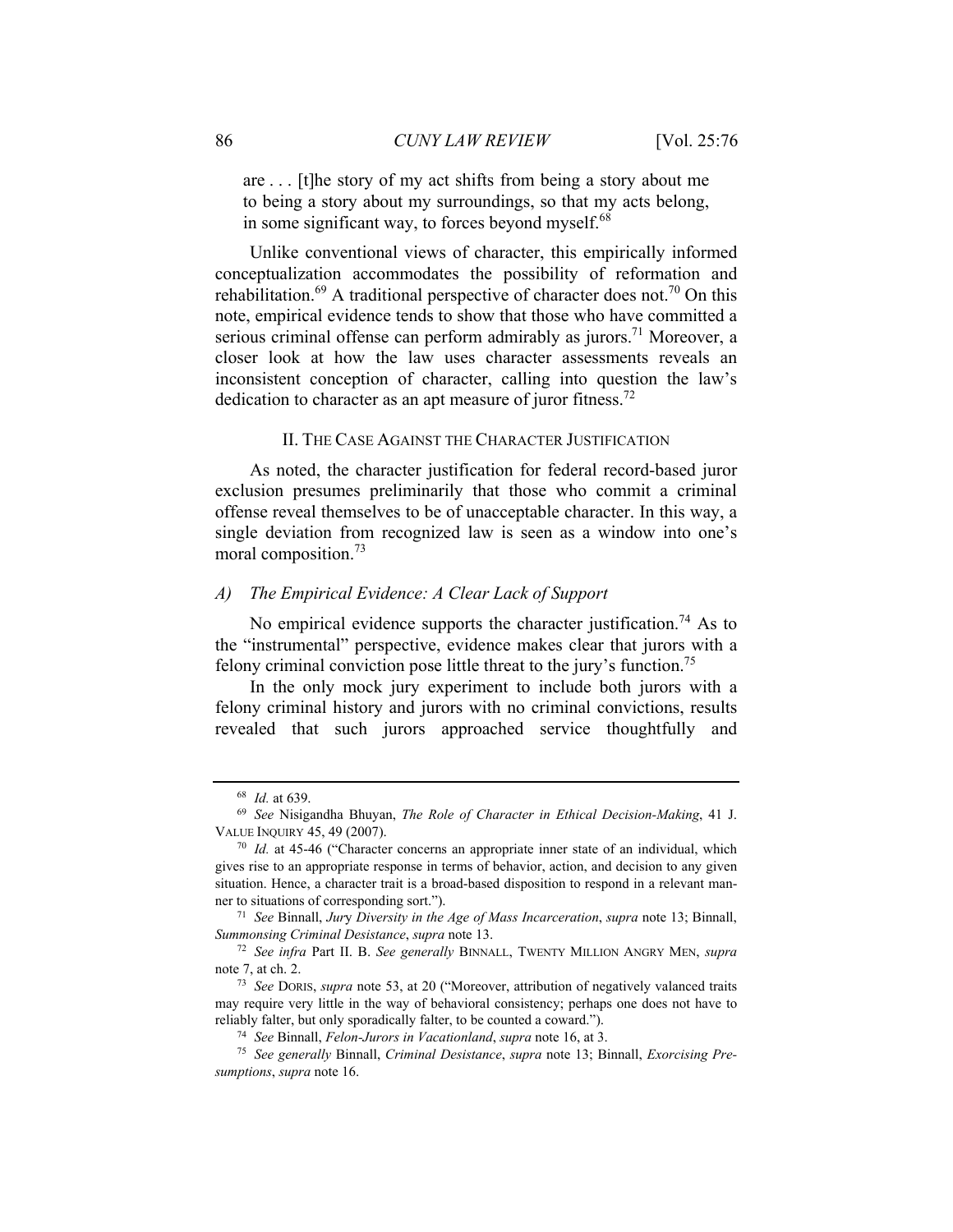conscientiously.76 On theoretically derived measures of deliberation quality, participants with a felony conviction outperformed their nonconviction counterparts. They raised more novel case facts during deliberations and spoke for a greater proportion of their jury's total deliberation time.<sup>77</sup> In this way, participants with a felony criminal history added value to their jury's deliberative process, drawing on their past to impartially assess evidence and to evenhandedly apply the law. These findings support a number of prior studies on juries,  $^{78}$  and outside of the jury context,  $\frac{79}{9}$  suggesting that diverse work groups tend to engage in higher quality deliberations than homogeneous groups.

Similarly, in a study of former jurors with a felony criminal conviction in Maine, all reported approaching jury service in a thoughtful way, placing a tremendous amount of importance on the role of the juror and their ability to fulfill that role.<sup>80</sup> Study respondents reported taking an active role in deliberations, striving to live up to the trust placed in them by the state. $81$  Many spoke of serving as a "corroboration of their reformation."82 in their eyes creating a tremendous responsibility that they felt a duty to fulfill. $83$  These findings squarely contradict presumptions that a criminal conviction forever

*cess and Performance: Comparing Homogeneous and Diverse Task Groups*, 36 ACAD. MGMT. J. 590 (1993); Poppy McLeod et al., *Ethnic Diversity and Creativity in Small Groups*, 27 SMALL GRP. RSCH. 248 (1996); Victor Valls et al., *Linking Educational Diversity and Team Performance: Team Communication Quality and Innovation Team Climate Mat-*

*ter*, 89 J. OCCUPATIONAL & ORG. PSYCH. 751 (2016).<br><sup>80</sup> *See* Binnall, *Summonsing Criminal Desistance*, *supra* note 13, at 36.<br><sup>81</sup> *See*, *e.g.*, *id.* at 11 ("I figured, you know, they gave me the trust enough to sit

<sup>82</sup> *Id.* at 15. 83 This was reflected in the following study respondent's comment:

<sup>76</sup> *See* Binnall*, Juror Diversity in the Age of Mass Incarceration*, *supra* note 13, at 13. 77 *Id.*

<sup>78</sup> *See generally* Nancy S. Marder, *Juries, Justice & Multiculturalism*, 74 UNIV. S. CAL. L. REV. 659 (2002); Samuel R. Sommers, *On Racial Diversity and Group Decision-Making: Identifying Multiple Effects of Racial Composition on Jury Deliberations*, 90 J. PERSONALITY & SOC. PSYCH. 597 (2006); *see, e.g.,* Claudia L. Cowan et al., *The Effects of Death Qualification on Jurors' Predisposition to Convict and on the Quality of Deliberation*, 8 L. & HUM. BEHAV. 53 (1984). 79 *See generally* Warren Watson et al.*, Cultural Diversity's Impact on Interaction Pro-*

I mean [felon jury inclusion] kinda sends a message that . . . the courts . . . won't always exclude you from . . . sitting on, you know, civic duty. They may not always select you and you may not always be needed, but . . . you can say you tried. You showed up when you got served. [T]his side, you know, always having, again, having looked at things from the unlawful side and then the court says, "Well, we need you to, we need your help to make some of the right decisions." And it's kinda cool . . . . They said, "We're gonna hand you this responsibility. Do you what you need to do with it."

*See, e.g.*, *id.* at 16.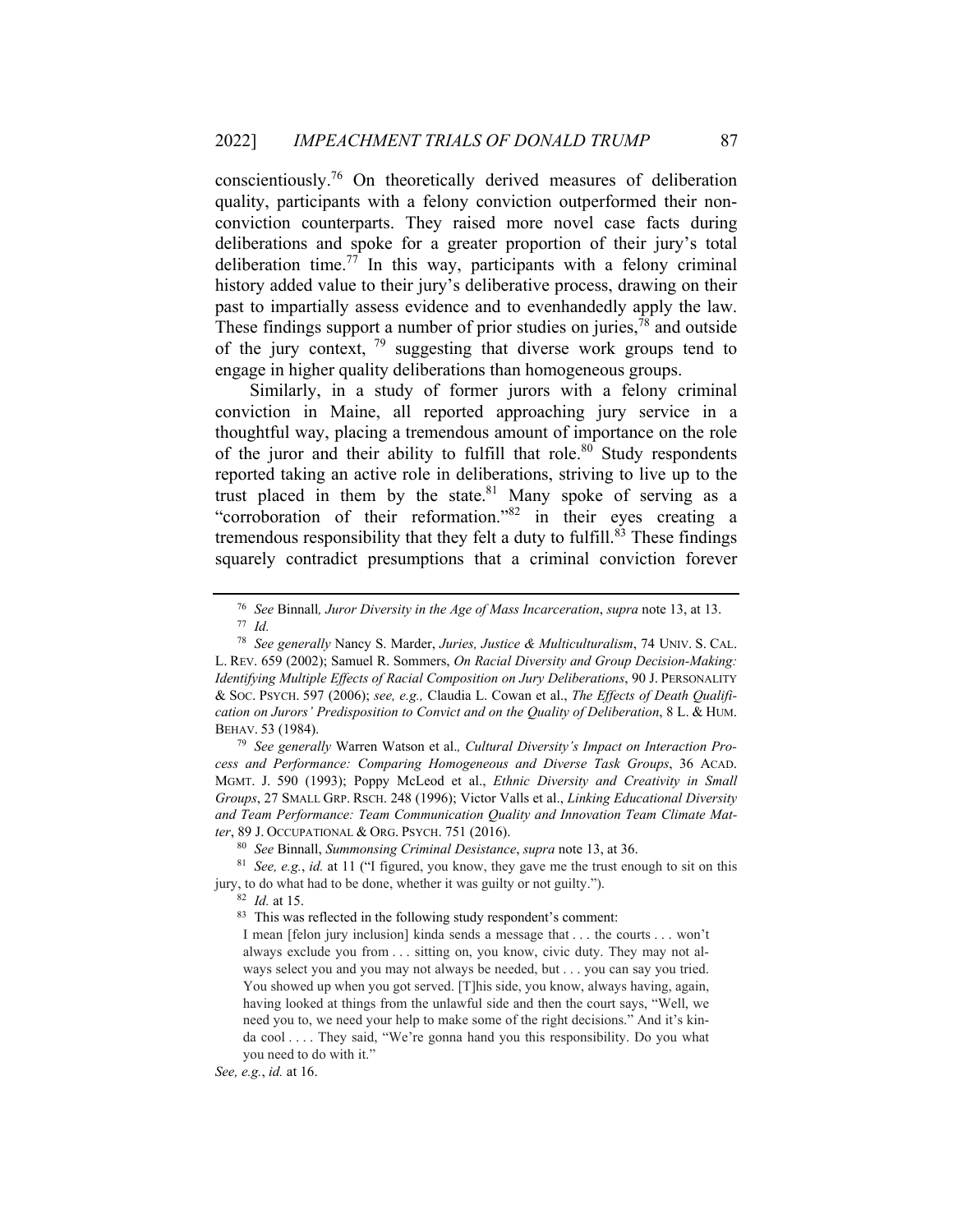renders one unfit to serve. Rather, participants demonstrated both the willingness and fitness to appropriately serve as a neutral trier of fact.<sup>84</sup>

As to the "taint argument," again, no evidence supports this claim. Rather, evidence tends to reveal that juror diversity actually leads to improvements in the public's perceptions of the jury process.<sup>85</sup> In several prior studies, the public rated the fairness and legitimacy of the jury and its resulting verdict more favorably when the jury was comprised of racially or gender diverse jurors.<sup>86</sup> In the only study of juror diversity accounting for jurors' prior criminal histories, preliminary findings similarly suggest that the inclusion of those with a felony conviction improved the public's view of the jury and any resulting verdict.<sup>87</sup>

In sum, empirical evidence does not support either interpretation of the character or probity rationale for record-based federal juror exclusion. Nonetheless, federal courts continue to cite the character rationale as the primary purpose for the practice, even though conceptions of character in the law vary wildly by context.

# *B) The Contextual Case: A Series of Inconsistencies*

The law uses character as a barometer for access to various institutions and processes.<sup>88</sup> In virtually all instances, the law recognizes

<sup>84</sup> This was reflected in the following study respondent's comment:

I just said . . . "you gotta go from what you really see." Cause, there was like two ladies that had never been on a jury, and they were like, "We're not gonna make no decisions." And, I said, "You have to go with what you see. The evidence. Everything that you get, that we've already been through, you have to weigh that out. You can't just say yes or no . . . ." I even got up and put all this stuff on the chalkboard that, the pros and cons.

*See, e.g.*, *id.* at 10.

<sup>85</sup> *See generally* Leslie Ellis & Shari S. Diamond, *Race, Diversity, and Jury Composition: Battering and Bolstering Legitimacy*, 78 CHI.-KENT L. REV. 1033 (2003); Joshua Wilkenfeld, *Newly Compelling: Reexamining the Judicial Construction of Juries in the Aftermath of Grutter v. Bollinger*, 104 COLUM. L. REV. 2291 (2004); Robert J. MacCoun & Tom R. Tyler, *The Basis of Citizens' Perceptions of the Criminal Jury*, 12 L. & HUM. BEHAV. 333 (1989); NEIL VIDMAR & VALERIE HANS, AMERICAN JURIES: THE VERDICT (2007). 86 *See* Hiroshi Fukurai & Darryl Davies, *Affirmative Action in Jury Selection: Racially* 

*Representative Juries, Racial Quotas, and Affirmative Juries of the Hennepin Model and the Jury de Medietate Linguae*, 4 VA. J. Soc. PoL'Y & L. 645, 663 (1997) (noting that in a telephone poll of California residents, 67.3% of respondents felt that a jury verdict rendered by a racially diverse jury is fairer than one rendered by a single race jury); *see generally* Wilkenfeld, *supra* note 85. 87 *See* James Binnall et al., *Is the Taint Real? The Perceived Legitimacy of Verdicts* 

*Rendered by Felon-Jurors*, (forthcoming 2021) (on file with authors). 88 *See* Rhode, *Moral Character as a Professional Credential*, *supra* note 51, at 496;

Rhode, *Virtue and the Law*, *supra* note 51, at 1027.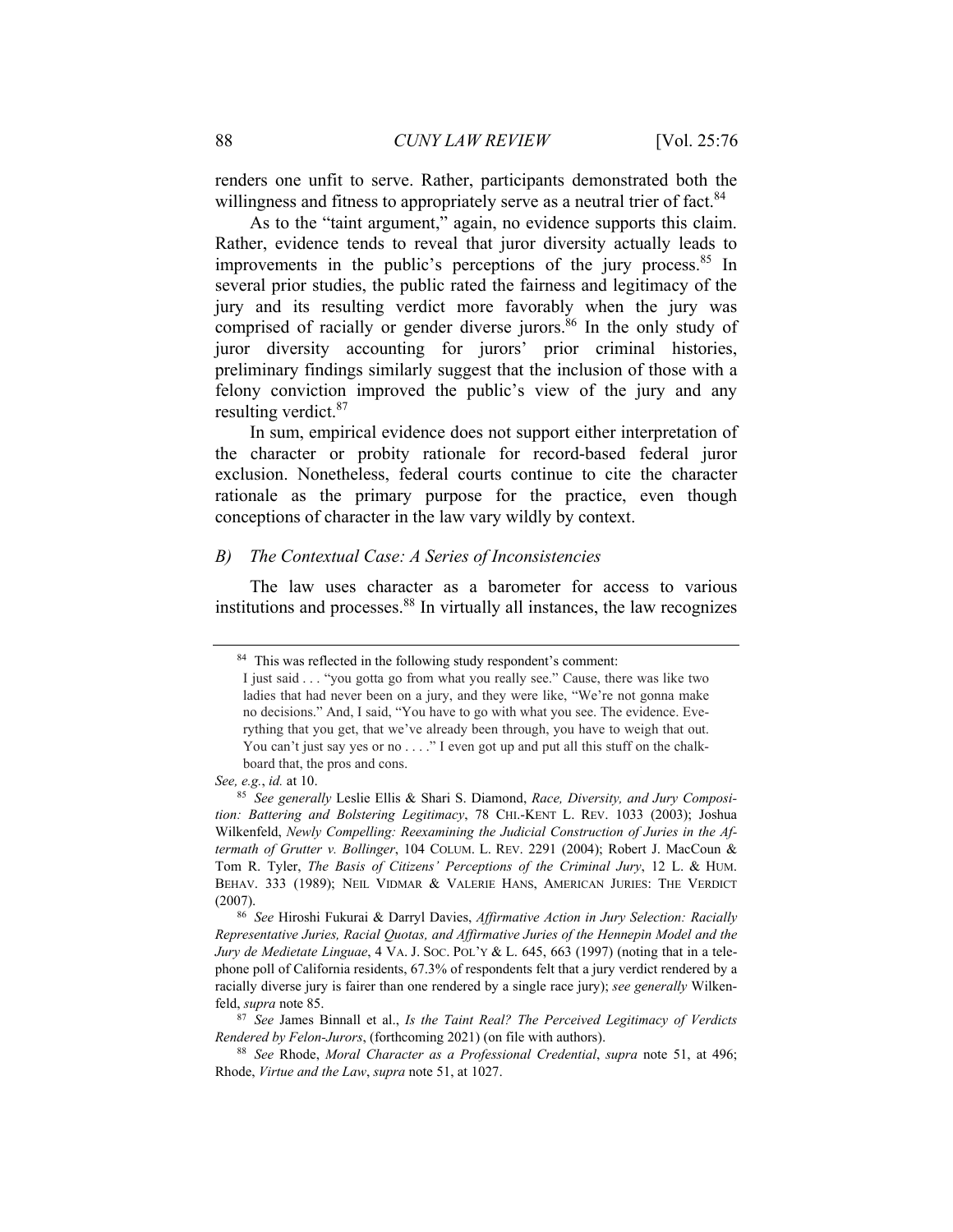the potential that character is malleable and at least in part context specific. But in the case of federal record-based juror exclusion–and record-based juror exclusion generally—character is ostensibly conceptualized as fixed—forever marred once one has "chosen" to commit a crime. Though a closer look at how the law treats character in several other contexts calls into question the necessity of categorically excluding those with a felony conviction from jury service for a supposed lack of character.

If a criminal act consistently reveals flaw of character that makes one forever unfit for jury service, then jurisdictions serious about protecting their jury system would assuredly seek to exclude *all*  prospective jurors with potential character issues. This includes misdemeanants. But that is not the case.<sup>89</sup> Rather, misdemeanants are permitted to serve as jurors in the vast majority of jurisdictions,  $90$  though as Kalt points out, a conviction for a misdemeanor infraction surely says something about character: "While the taint from felons might be more significant, who is to say that misdemeanants do not discredit the institution of the jury as well? Arguing that 'felons are felons' is the difference may have historical or metaphysical importance, but it may also just be a bootstrap."91

Similarly, if those with a felony criminal conviction would jeopardize the jury—to the point that their outright banishment is necessary—one would assume that verdicts rendered by juries that include those with a felony criminal history cannot stand. But again, that is not typically the case.<sup>92</sup> As Kalt notes, courts are reluctant to overturn verdicts rendered by a jury that included a juror with a felony conviction (an "illicit" jury).<sup>93</sup> This lack of serious remedial action in response to a

<sup>89</sup> *See* Vida B. Johnson, *Arresting Batson: How Striking Jurors Based on Arrest Rec*ords Violates Batson, 34 YALE L. & POL'Y REV. 387, 388-89 (2016).<br><sup>90</sup> See Anna Roberts, *Casual Ostracism: Jury Exclusion on the Basis of Criminal Con-*

*victions*, 98 MINN. L. REV. 592, 597 (2013) ("[S]tatutory provisions in thirteen states make those with certain misdemeanor convictions vulnerable to disqualification."). These states are Alabama, Connecticut, Florida, Illinois, Maryland, Mississippi, Montana, New Jersey, Oregon, Tennessee, Texas, and West Virginia. While California was listed in Roberts' original list, the record-based juror exclusion provision was amended in 2021, making clear that exclusion does not include misdemeanants.

<sup>91</sup> Kalt, *supra* note 2, at 104. 92 Molly McDonough, *Rogue Jurors*, 92 A.B.A. J. 39, 43 (2006). 93 Kalt writes:

Some felons who, under the law, should be barred from jury service are not excluded, and some non-felons who should be allowed to serve are not permitted. Many courts are surprisingly ambivalent about rectifying these sorts of errors, allowing verdicts that 'illicit' juries rendered to stand despite supposed concerns about felons' inherent bias or the threat they pose to jury probity.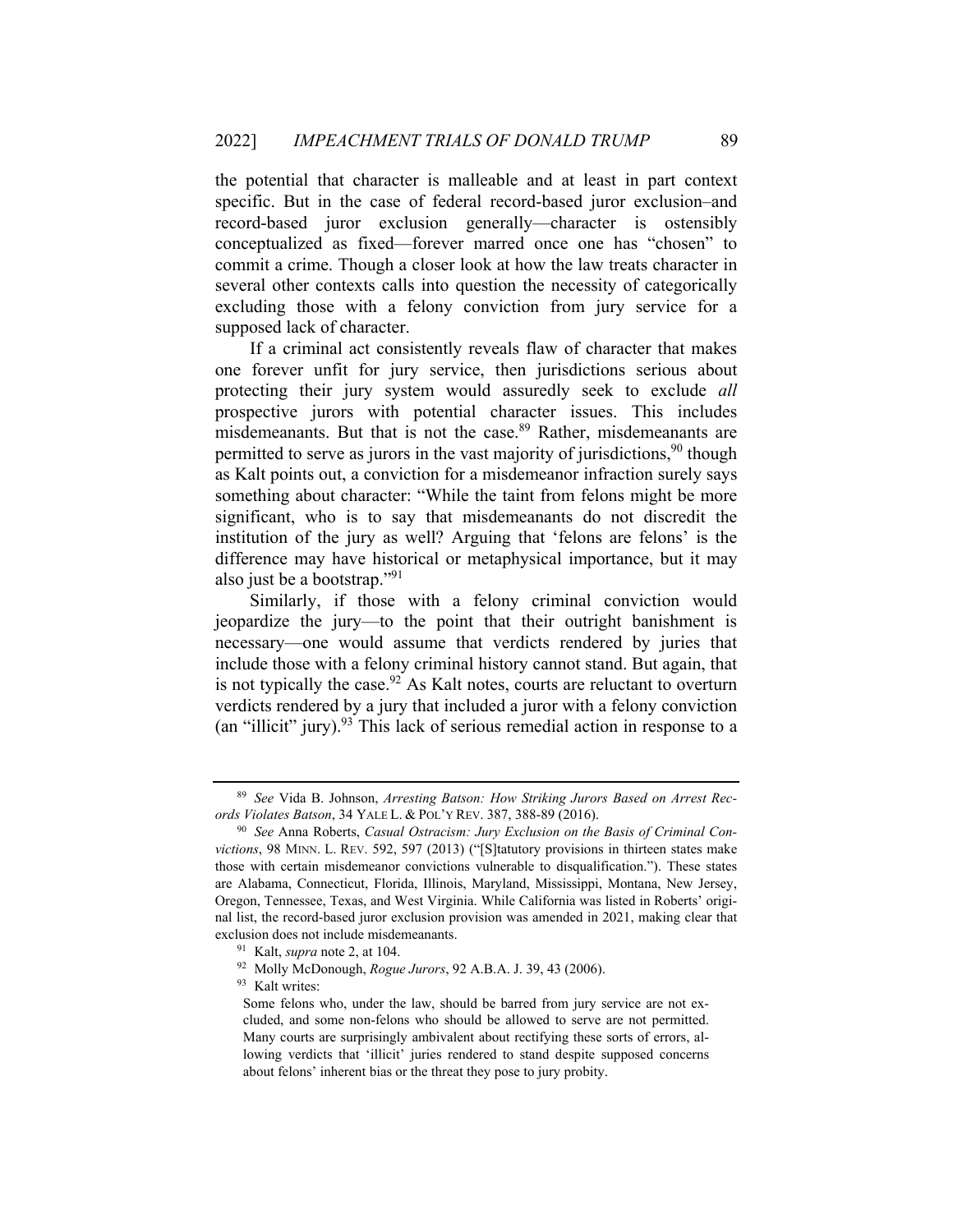verdict rendered by those who are allegedly unfit to even take part in jury selection begs the question, is record-based juror exclusion really about character?

The Federal Rules of Evidence also call the character justification into question. Under the Federal Rules of Evidence § 404(b), "Evidence of any other crime, wrong, or act is not admissible to prove a person's character in order to show that on a particular occasion the person acted in accordance with the character."<sup>94</sup> The section also provides, "Evidence of a person's character or character trait is not admissible to prove that on a particular occasion the person acted in accordance with the character or trait."95 Record-based juror exclusion uses character to predict how one may perform as a juror – seemingly an impermissible exercise in the evidentiary context.

Perhaps the most damning contextual argument against recordbased juror exclusion involves the licensure of attorneys.<sup>96</sup> Today, in 24 states and in the federal court system, a citizen with a felonious criminal history may be permitted to practice law, but is forever barred from serving as a juror. <sup>97</sup> Thus, those individuals who supposedly lack the character to decide even, say, a minor property dispute in a civil matter apparently possesses the requisite character to defend a fellow citizen in the most grievous of criminal matters–a death penalty case.<sup>98</sup> This illogical contradiction highlights the law's inconsistent conception of character and arguably undermines the use of character as the basis for a categorical exclusion from jury service.

In sum, what empirical evidence and contextual comparisons demonstrate are that the underlying presumptions of the character justification lacks support, while the use of character in other contexts calls into question the true purpose of felon-juror exclusion. The impeachment trials of former President Trump provide yet another context that undermines the character justification and indirectly, the policy of felon-juror exclusion in its entirety.

Kalt, *supra* note 2, at 162 (citing as an example State v. Neal, 550 So. 2d 740 (La. Ct. App. 1990)).

<sup>94</sup> FED. R. EVID. 404(b). 95 *Id.* at 404(a). 96 *See* Binnall, *Convicts in Court*, *supra* note 13. 97 *Id*.; BINNALL, TWENTY MILLION ANGRY MEN*, supra* note 7, at app. B.

<sup>98</sup> *See* Binnall, *A Field Study of the Presumptively Biased*, *supra* note 2, at 8-9 (noting that Oregon is the only jurisdiction that distinguishes civil from criminal litigation for the purposes of record-based juror exclusion, the federal court system does not).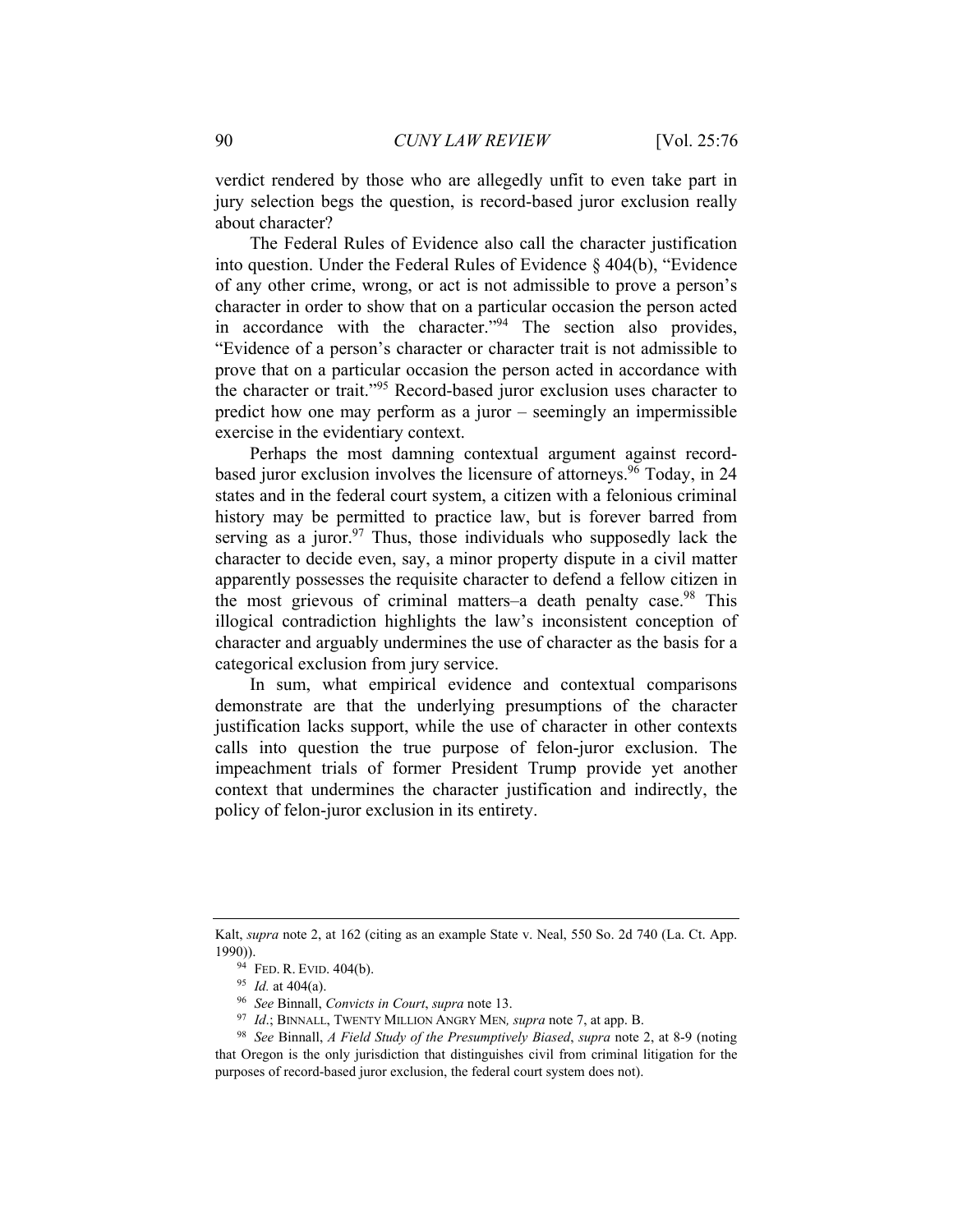# III. THE TRUMP IMPEACHMENT TRIALS: CHARACTER IN ANOTHER CONTEXT

While federal criminal proceedings differ in fundamental ways from Senate impeachment trials,<sup>99</sup> they are similar in certain respects. They both involve the use of jurors as triers of fact.<sup>100</sup> Moreover, they both involve the admonishment of those jurors prior to rendering a decision in a given case. $101$ 

In a federal criminal trial, jurors are selected from the federal jury pool and summoned to appear in federal court.<sup>102</sup> On their day of service, federal jurors must demonstrate their eligibility before partaking in the jury selection process.<sup>103</sup> If a prospective juror survives jury selection, they will be seated on an empaneled jury and the presentation of evidence will begin.104 Once the trial has concluded, the trial judge will then ask each juror to swear an oath: "Do each of you solemnly swear [or affirm] that you will well and truly try, and a true deliverance make in, the case now on trial, and render a true verdict according to the law and the evidence, so help you God?"<sup>105</sup>

In an impeachment trial, the U.S. Senate determines the contours of the proceedings. Under Article I of the U.S. Constitution, "The Senate shall have the sole Power to try all Impeachments."<sup>106</sup> Article I continues, "When sitting for that Purpose, they [the Senate] shall be on Oath or Affirmation. When the President of the United States is tried, the Chief Justice shall preside: And no Person shall be convicted without the Concurrence of two thirds of the Members present."<sup>107</sup> Accordingly, at the start of all impeachment trials, Senators swear an oath as jurors in the matter.<sup>108</sup> That oath, first established in  $1798$ ,<sup>109</sup> reads: "I solemnly swear (or affirm, as the case may be) that in all things appertaining to the trial of the impeachment of—————, now

<sup>99</sup> *See* John Kruzel, *Five Ways Trump's Impeachment Differs from a Court Trial*, HILL (Nov. 5, 2021, 10:00 AM), https://perma.cc/3A8V-T92K; *see also* Vikram D. Amar et al., *The Power to "Try" "Cases of Impeachment"* 95 CHI.-KENT L. REV. 455, 467-68 (2021).

<sup>100</sup> *See* PROC. AND GUIDELINES FOR IMPEACHMENT TRIALS IN THE S., S. Doc. No. 93-33, 99th Cong., 2d Sess. 25-26 (1986); ABA, *Trial by Jury*, *in* CRIMINAL JUSTICE STANDARDS, pt. 4, § 15-4.1, https://perma.cc/6FA8-TUFP.<br><sup>101</sup> S. Doc. No. 93-33 at 26; ABA, *Trial by Jury*, *supra* note 100.<br><sup>102</sup> *See Learn About Jury Service*, U.S. CTS., https://perma.cc/NF9G-C55E (last visited

Jan. 11, 2022).

<sup>103</sup> *Id.*

<sup>104</sup> *Id.*

<sup>&</sup>lt;sup>105</sup> FED. JUD. CTR., BENCHBOOK FOR U.S. DISTRICT COURT JUDGES 269 (6th ed. 2013). <sup>106</sup> U.S. CONST. art. I, § 3, cl. 6. <sup>107</sup> *Id* 

<sup>108</sup> *See* S. JOURNAL, 5th Cong., 2d Sess. 438-39 (1798). 109 *Id.*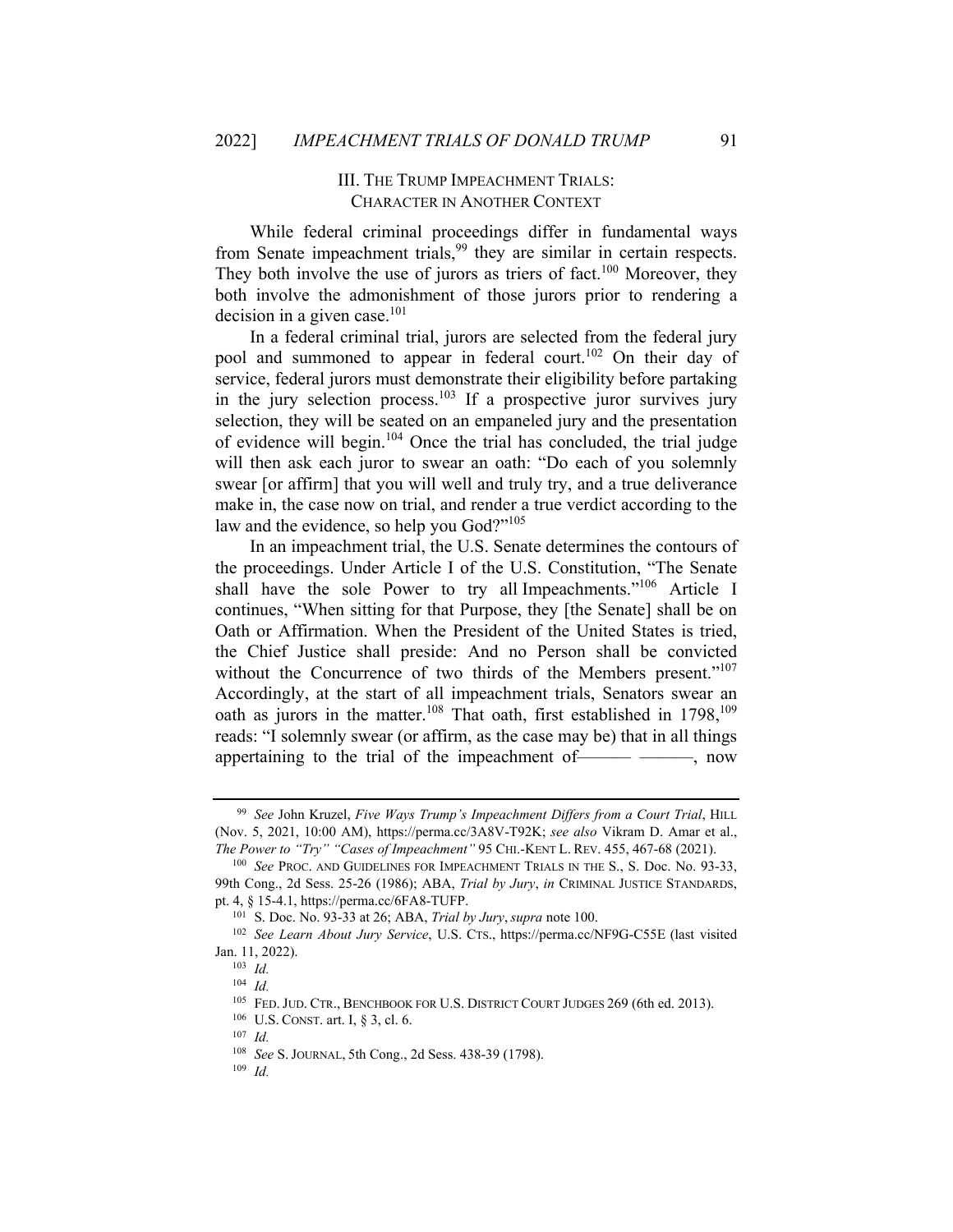pending, I will do impartial justice according to the Constitution and laws: So help me God."<sup>110</sup>

Not only is the juror's oath in federal criminal trials similar to that employed in impeachment proceedings, so too are the purposes for the pledge in each context.<sup>111</sup> As the Tenth Circuit notes, in federal criminal trials, "[T]he principle behind the exercise is sound: A juror impressed with the seriousness of his charge is more likely to be attentive at trial and, in turn, more likely to carry out his duty faithfully, with due respect for the ideals underlying the criminal process."<sup>112</sup> Similarly, in impeachment proceedings:

In mandating that the senators swear an oath before "sitting" in trial, the Constitution signals a shift in their status. When senators try impeachments, they are no longer legislators deliberating on bills, but rather judges and jurors. The Senate's own requirement of "impartial justice" underscores the significance of the changed role. Legislators engage in all manner of partisan activity in order to achieve their preferred political outcomes. As impartial judges and jurors, by contrast, senators are meant to set their partisan inclinations aside.<sup>113</sup>

Taken together, the juror oath–in the federal criminal trial and impeachment contexts–rests on a central principle that sworn jurors will faithfully do their duty.<sup>114</sup> The respective oaths then are simply a "promise to carry out their charge—to render a verdict in accordance with the evidence—conscientiously and impartially."<sup>115</sup> Speaking to the role of senate jurors and differences/similarities between traditional criminal trials and an impeachment trial, one scholar surmises:

Many historians treated the impeachment trials of US Presidents in the Senate both as a trial and at the same time they insisted that the trial was a political proceeding. It was political since the Senate determines for itself the meaning given to what will constitute a "high crime and misdemeanor." Yet, it was still a trial because, like jurors in criminal trials, the Senators take an

<sup>110</sup> RULES OF PROC. & PRACT. IN THE S. WHEN SITTING ON IMPEACHMENT TRIALS, *supra* note 28. 111 *See id.*; ADMIN. OFF. OF THE U.S. CTS., HANDBOOK FOR TRIAL JURORS SERVING U.S.

DIST. CTS. (2012). 112 United States v. Turrietta, 696 F.3d 972, 978 (10th Cir. 2012) (citing United States v.

Martin, 740 F.2d 1352, 1358 (6th Cir. 1984)).

<sup>&</sup>lt;sup>113</sup> Amar et al., *supra* note 99, at 466.<br><sup>114</sup> See RULES OF PROC. & PRACT. IN THE S. WHEN SITTING ON IMPEACHMENT TRIALS, *supra* note 28, at 182; ADMIN. OFF. OF THE U.S. CTS., *supra* note 112, at 6. 115 *Turrietta*, 696 F.3d at 978.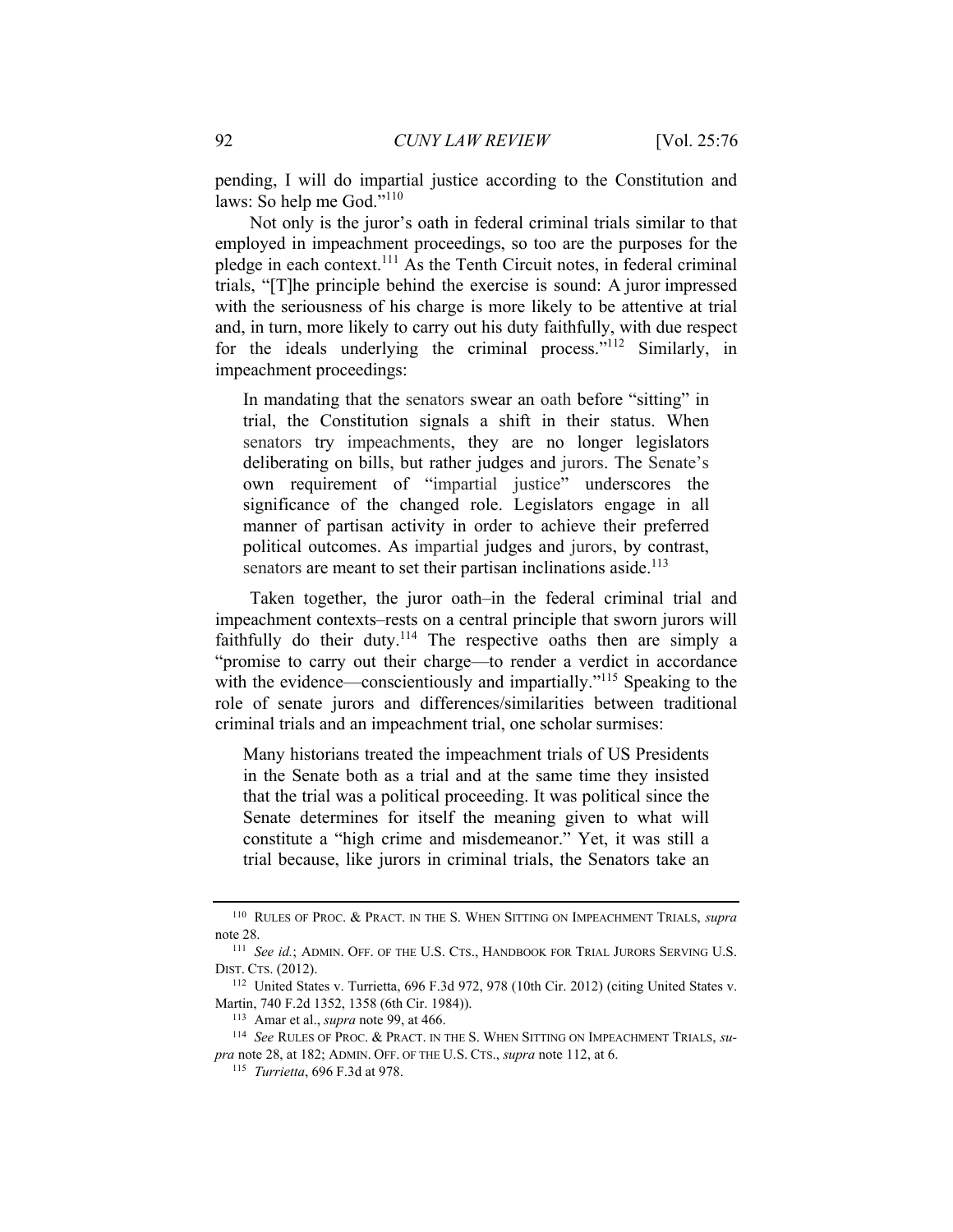oath to try the President fairly. Presumably this at least means that Senators are finally responsible to their constituents for making factual findings that support whether a President has committed a "high crime and misdemeanor." While conducting a political trial has always been a difficult balancing act for the world's "most famous deliberative body," following the two Trump impeachment trials, the Senate's processes for impeachment are now in shambles, and its integrity has been substantially damaged.<sup>116</sup>

#### *A) Senate Jurors Speak: Trump Impeachment #1*

On January 16, 2020, the first impeachment trial of former President Trump began.<sup>117</sup> It was the first since the impeachment trial of former President Clinton in 1999.<sup>118</sup> The trial concerned two counts: abuse of power and obstruction of Congress.<sup>119</sup>

Prior to the start of the first Trump impeachment trial, a number of Senators expressed their feelings about the charges, the process, and their role in that process.<sup>120</sup> For some, these statements also included a stated verdict preference, arguably in direct conflict with their oath to render "impartial justice." $1^{121}$  For example, when asked about the impeachment process in the lead up to the start of the trial, Senator Lindsay Graham (R) of South Carolina stated, "This thing will come to the Senate, and it will die quickly, and I will do everything I can to make it die quickly."122 When he was asked whether he felt it appropriate to voice his verdict preference prior to the start of trial he noted, "Well, I must think so because I'm doing it. I am trying to give a pretty clear signal I have made up my mind. I'm not trying to pretend to be a fair juror here. What I see coming, happening today is just a partisan nonsense."123 Graham made these statements on December 14,

<sup>116</sup> Paul J. Zwier, *Impeachment Trials After Trump: More Trial and Less Politics* 1-2 (May 20, 2021), https://perma.cc/LCN2-7TFY.

<sup>117</sup> *Timeline: The Long Road to Trump's Impeachment and Trial*, REUTERS (Feb. 5, 2020, 11:47 AM), https://perma.cc/L73P-S3DU. 118 Sarah D. Wire, *A Look Back at How Clinton's Impeachment Trial Unfolded*, L.A.

TIMES (Jan. 16, 2020, 5:28 PM), https://perma.cc/6RBD-S4CB.<br><sup>119</sup> *Timeline: The Long Road to Trump's Impeachment and Trial, supra* note 117.<br><sup>120</sup> Veronica Stracqualursi, *'I'm Not Trying to Pretend to be a Fair Juror Her* 

*Predicts Trump Impeachment will 'Die Quickly' in Senate*, CNN POL. (Dec. 14, 2019, 2:48 PM), https://perma.cc/NG8T-77VE; Kelsey Snell, *McConnell: 'I'm Not Impartial' About Impeachment*, NPR (Dec. 17, 2019, 3:06 PM), https://perma.cc/X8UP-MHHQ. 121 *See* Stracquarlursi, *supra* note 120. 122 *Id.*

<sup>123</sup> *Id.*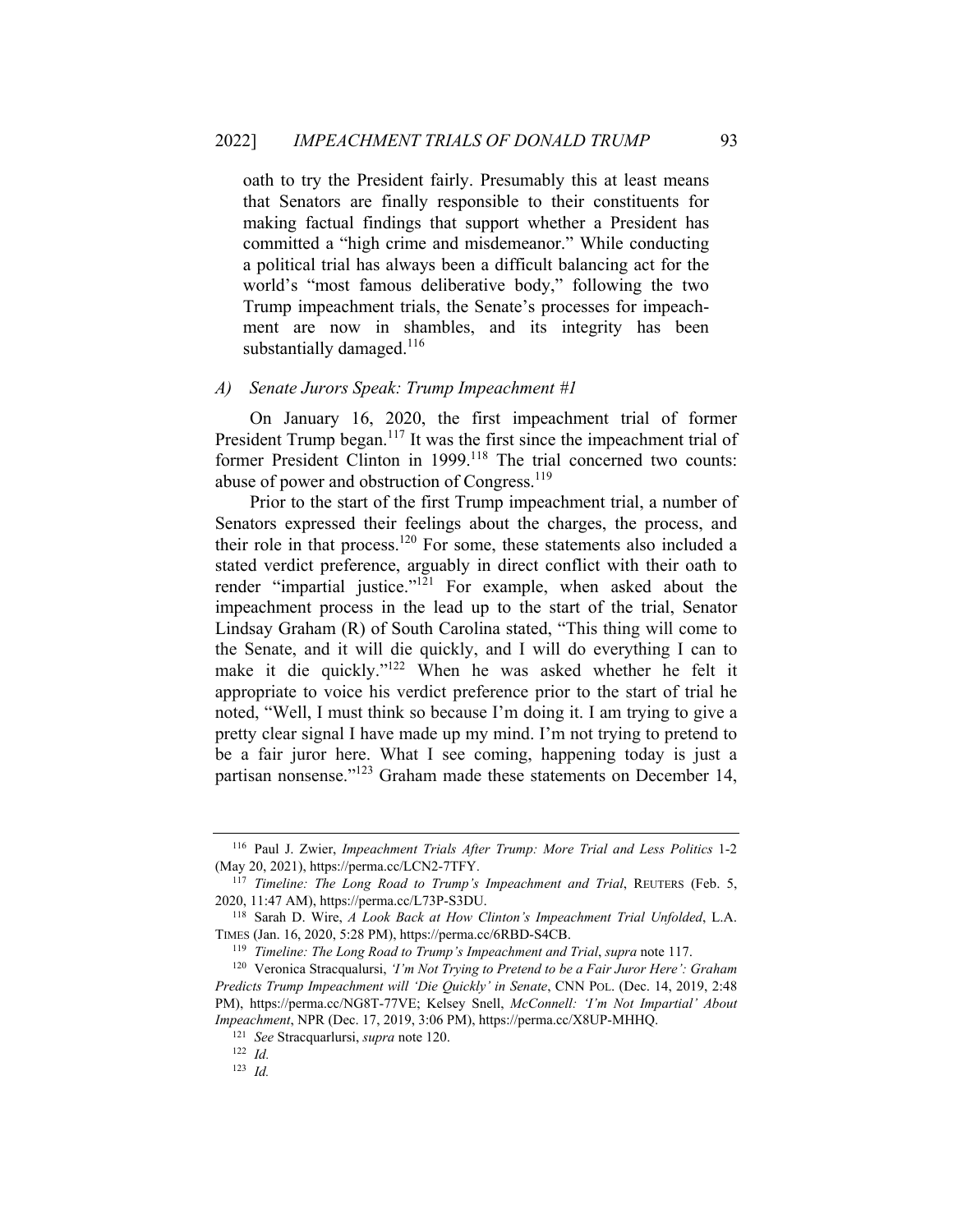2019, a full month before the start of the first Trump impeachment trial. $124$ 

The Senate Majority Leader, Mitch McConnell (R) of Kentucky, similarly suggested that he had decided the case and intended to work with the President's legal team to move toward a swift conclusion to the impeachment trial he viewed as unnecessary: "Everything I do during this, I'm coordinating with White House Counsel. There will be no difference between the President's position and our position as to how to handle this."<sup>125</sup> McConnell went on to seemingly implore members of his caucus to likewise discount their oath and predetermine their preferred outcome: "We know how it's going to end. There's no chance the president's going to be removed from office. My hope is that there won't be a single Republican who votes for either of these articles of impeachment . . . . "<sup>126</sup> These statements were made in mid-December 2019, nearly four weeks prior to the start of trial.<sup>127</sup>

Other Senators took actions and made statements that again appear to contradict their oath.128 Senator Mike Lee (R) of Utah worked with former President Trump's impeachment lawyers in their preparation for trial. "Lee has been coordinating with Trump and his legal team for weeks and told the publication that he started thinking about how to handle an impeachment trial as soon as Democrats won the House majority."129 Lee went on to predict how the Senate would vote, flatly characterizing acquittal as a foregone conclusion: "And you know what we're going to do? We're going to embarrass the heck out of the Democratic Party because they've been an embarrassment in the way they've handled this. The president's going to win and win in a big way."<sup>130</sup>

Ahead of the first Trump impeachment trial, statements indicating an intention to flout the Senate juror's oath were not confined by political party membership.131 Senator Elizabeth Warren (D) of Massachusetts, an attorney, former law professor, and then-presidential

<sup>124</sup> *Id.* Trump's impeachment trial began on January 16, 2020, nearly one month after Graham's statements. Meg Wagner, at al., *The Senate Impeachment Trial Has Officially Started*, CNN POL. (Jan. 19, 2020, 9:27 PM), https://perma.cc/2DT4-XDU6. 125 Savannah Behrman, *McConnell: In 'Total Coordination' with White House for Im-*

*peachment Trial*, USA TODAY (Dec. 12, 2019, 11:55 PM), https://perma.cc/9YQB-WA84.  $126$  *Id.* 

<sup>127</sup> *Id.* 

<sup>128</sup> *See* Denis Romboy, *Sen. Mike Lee Quietly Working to Clear Trump in Senate Impeachment Trial*, DESERT NEWS (Dec. 27, 2019, 11:05 AM), https://perma.cc/JK5L-J3SL. 129 *Id.* 

<sup>130</sup> *Id.* 

<sup>131</sup> *See* Lim & Simonson, *supra* note 25.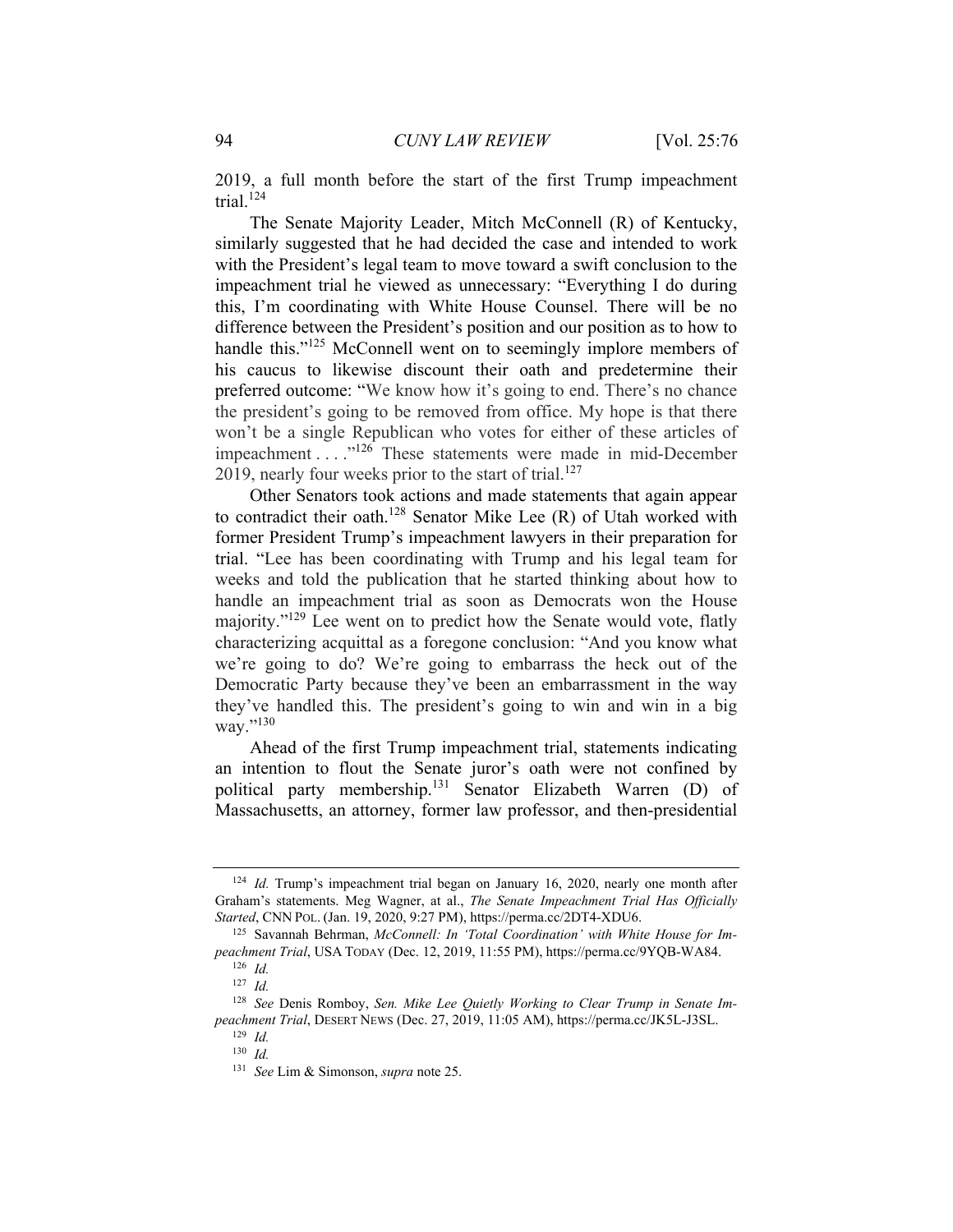candidate indicated that she had already come to a conclusion on the case:

I think the evidence is clear. When Donald Trump released the transcript in which he solicited a foreign government to interfere in the 2020 elections, he broke the law and he did that in context of already having interfered with an investigation into the 2016 elections and Russia being invited to interfere in our elections.132

These Senator's statements–a sampling of those made ahead of the 2019 presidential impeachment trial–strongly suggest that a number of Senators failed to take seriously their commitment to rendering "impartial justice." Nonetheless, former President Trump was acquitted in his first impeachment trial–with Senator Mitt Romney (R) of Utah, the only Republican Senator to convict.<sup>133</sup>

# *B) Senate Jurors Speak: Trump Impeachment #2*

In January 2021, former President Trump was once again impeached, this time for inciting an insurrection.<sup>134</sup> The Senate impeachment trial for this matter began on February 3, 2021, again with a number of Senators publicly acknowledging their verdict preference ahead of trial. $135$ 

On January 21, 2021, ahead of trial, the New York Times began surveying Senate jurors' likely verdict preferences.<sup>136</sup> Of the 100 Senate jurors, 36 Democrats indicated an intention to convict, while 36 Republicans indicated an intention to acquit.137 Twenty-seven Senate jurors, a bipartisan group, did not express their verdict preference prior to the proceedings.<sup>138</sup> Senator Ben Sasse (R) of Nebraska was one such Senator, stating "[a]s a juror, I'm not announcing anything now and I'm going to be limited on what I say in advance  $\dots$ <sup>139</sup> Likewise, a spokesperson for Senator Jon Tester (D) of Montana noted, "Senator Tester takes seriously his role as a juror in the Senate trial and will

<sup>132</sup> *Id.* 

<sup>133</sup> *See* Millhiser, *supra* note 21. 134 *See* Linton et al., *supra* note 22. 135 *See* Weiyi Cai & Kenan Davis, *Full List: Where Every Senator Stands on Convicting Trump,* N.Y. TIMES, https://perma.cc/N2QL-9YKS (Feb. 14, 2021). 136 *Id.*

<sup>137</sup> *Id.*

<sup>138</sup> *Id.*

<sup>139</sup> *Ben Sasse Issues Statement on Impeachment of Trump*, KHGI (Jan. 14, 2021), https://perma.cc/U3RW-XVQU.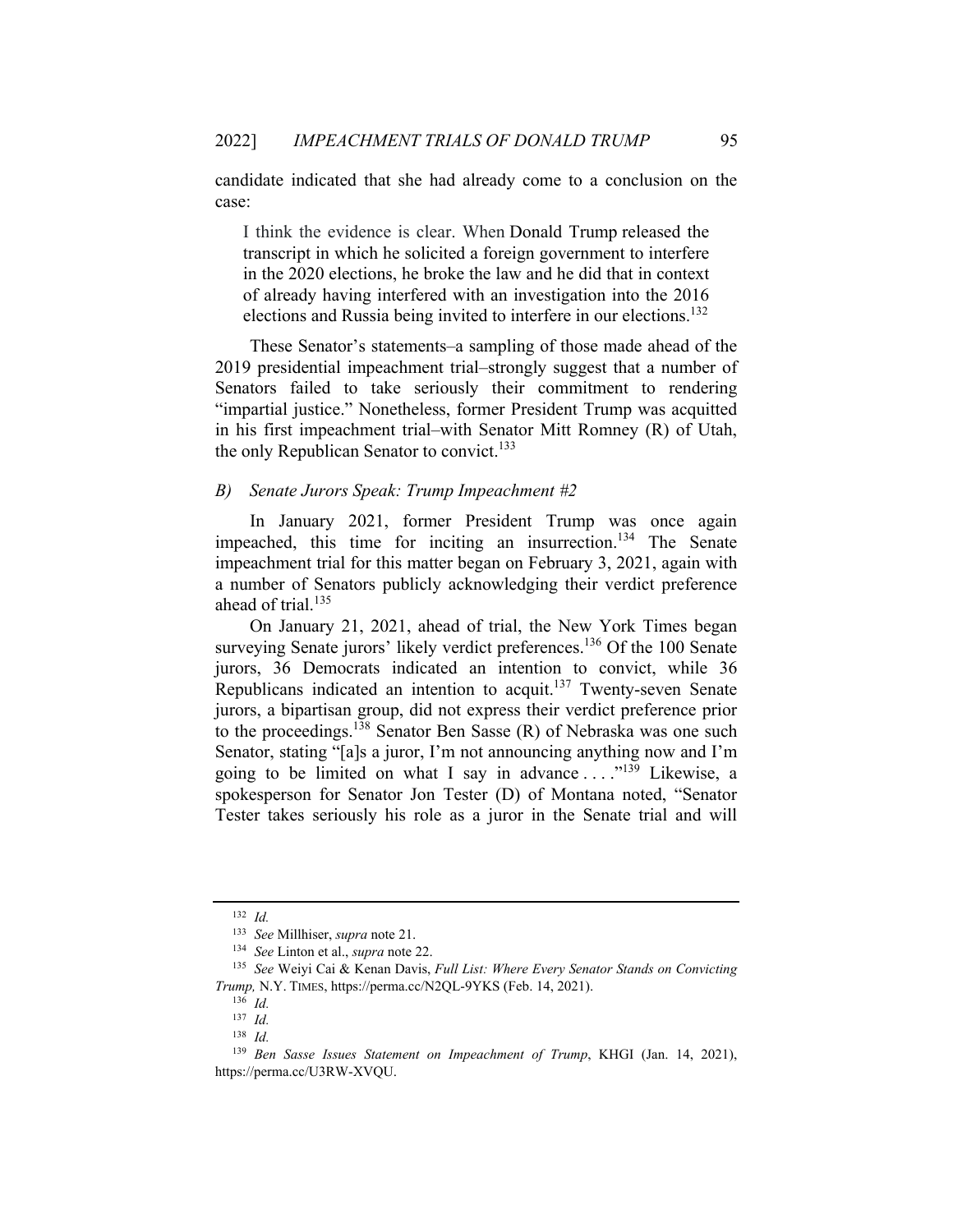consider all the evidence before making a final decision about conviction."<sup>140</sup>

Still, most Senators felt it appropriate to indicate how they would eventually vote, prior to the start of the presentation of evidence.<sup>141</sup> Senator Ed Markey (D) of Massachusetts stated flatly, "We must convict Donald Trump."142 He made this declaration on February 9, 2021 at 7:45 p.m. via Twitter.<sup>143</sup> The impeachment trial officially began at 1:00 p.m. with a 4-hour debate about the constitutionality of the proceedings–no evidence had been presented at the time of his tweet.<sup>144</sup> Senators Ben Ray Luján (D) of New Mexico and Debbie Stabenow (D) of Michigan made similar declarations prior to trial. Luján stated, "The Senate now has the constitutional duty to act, and I will stand up for our republic, defend our democracy, and vote for removal."145 Stabenow stated, "When the article of impeachment comes before the Senate, I intend to support removing Donald Trump from office."<sup>146</sup>

Of the Republican Senators who foreshadowed their verdict ahead of trial, all suggested that they disagreed with the legality of the proceedings, arguing that impeachment ought to be reserved solely for those still in elected office.<sup>147</sup> In this way, all seemingly delegitimized the proceedings before they began. Consider this statement by Senator John Thune (R) of South Dakota: "Our members, irrespective of what they might think about the merits, just believe that this is an exercise that really isn't grounded constitutionally and, from a practical standpoint, just makes no sense."148 Senator Marco Rubio (R) of Florida succinctly summed up his intentions this way: "The first chance I get to vote to end this trial, I will do it, because I think it's really bad for America."<sup>149</sup>

<sup>&</sup>lt;sup>140</sup> Cai & Davis, *supra* note 135.<br><sup>141</sup> Full List: Where Every Senator Stands on Convicting Trump, N.Y. TIMES (Jan 25. 2021), https://perma.cc/Y9U4-SV9U.<br><sup>142</sup> Ed Markey (@SenMarkey), TWITTER (Feb. 9, 2021, 7:45 PM), https://perma.cc

<sup>/4</sup>KJ9-VRYX. 143 *Id.*

<sup>144</sup> Kyley Schultz, *Verify: Everything You Need to Know About Former President Donald Trump's Second Impeachment Trial*, WUSA 9 (Feb. 12, 2021, 6:42 PM), https://perma.cc/X4PA-9WDY. 145 Press Release, Ben Ray Luján, Senator, Luján Statement on Impeachment of Donald

J. Trump (Jan. 13, 2021), https://perma.cc/5E3D-AN97. 146 Press Release, Debbie Stabenow, Senator, Senator Debbie Stabenow Statement on the

Impeachment of Donald Trump (Jan. 13, 2021), https://perma.cc/TXL6-T98Z. 147 Andrew Desiderio, *Senate Republicans Uniting Behind Impeachment Defense*,

POLITICO (Jan. 21, 2021, 7:50 PM), https://perma.cc/U3Z6-A6S5. 148 *Id.* 

<sup>&</sup>lt;sup>149</sup> Kelly Hooper, *Marco Rubio: It's Arrogant to Impeach Trump*, POLITICO (Jan. 24, 2021, 10:38 AM), https://perma.cc/U8AZ-3DLZ.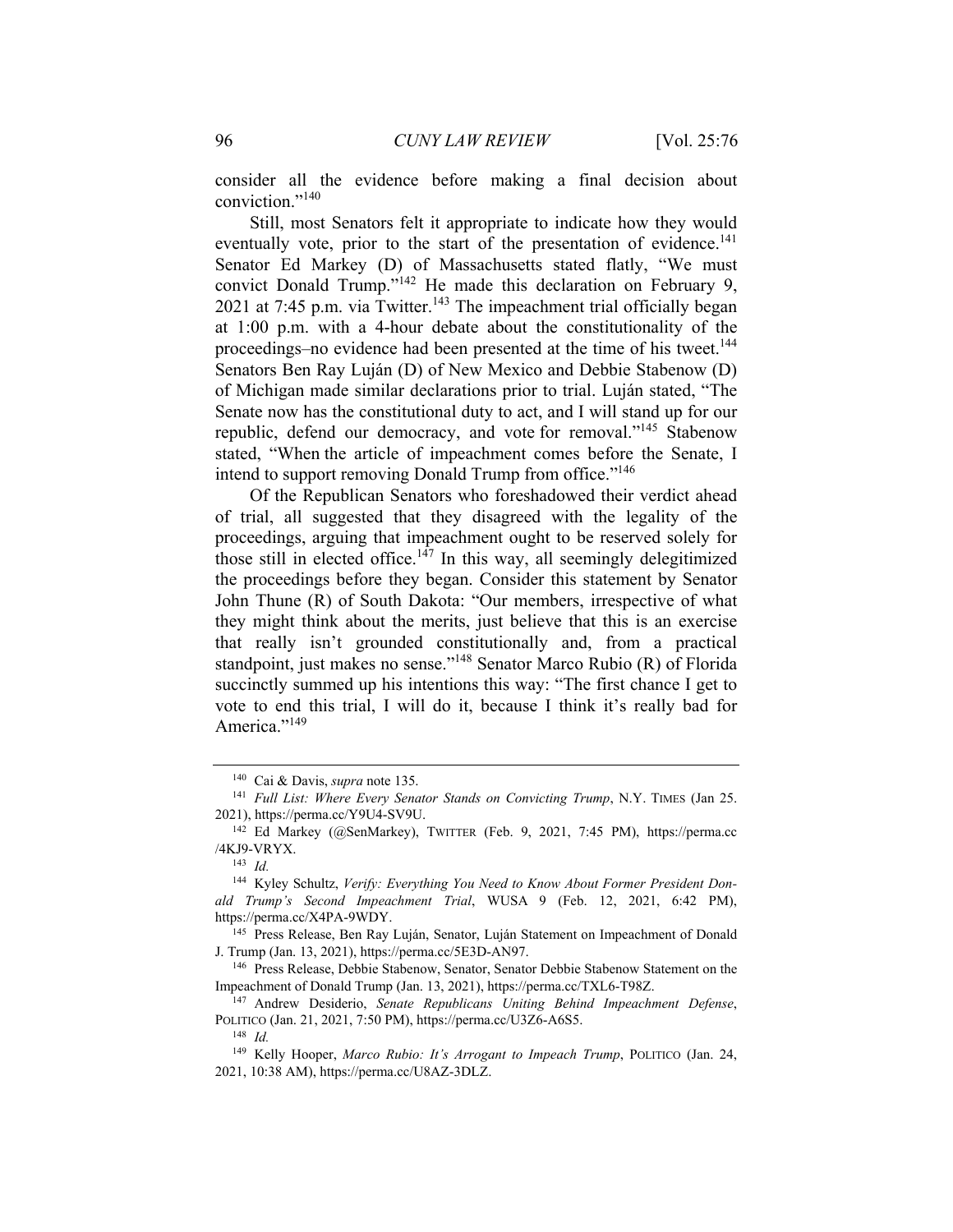For Republicans, statements regarding the upcoming impeachment trial were perhaps not even their most egregious deviation from the Senate juror's oath. A number of Republican Senators appeared to pay little attention to the impeachment manager's case against former President Trump.<sup>150</sup>Additionally, some Senators went so far as to appear slightly disruptive during the proceedings.<sup>151</sup> One report indicated that Senator Rand Paul (R) of Kentucky "wasn't seen on the floor for most of the first hour and a half of arguments though he was spotted in the cloakroom raising up his arms and appearing to speak loudly."152 Summing up the behavior of Republican Senators during the impeachment trial, NBC reporter Garrett Haake noted "the intractable nature of trying to get some of the folks in the room to actually engage with the material and be present and take this seriously."<sup>153</sup>

### *C) The Problem with Assuming*

Jurors in both federal criminal and impeachment trials take an oath to behave conscientiously and impartially.<sup>154</sup> Their fidelity to this oath is obviously a personal choice. Still, absent additional evidence, we must assume that having taken the oath, a juror is aware of their responsibilities and plans to fulfill those in pursuit of truth and justice. As the Ninth Circuit has noted, "When a jury is sworn, it is entrusted with the obligation to apply the law, and we in turn presume that juries follow instructions given to them throughout the course of the trial."155 The Eighth Circuit has taken a similar approach, "[T]his court should and does assume that a jury, sworn by oath to follow the law, did, in fact, do so."156 Similarly, in January 2020, former Senator Tom Udall

<sup>150</sup> Bolton states:

Sen. Rand Paul (R-Ky.) was spotted tracing the watermark of the Capitol on a legal pad while Sen. Tim Scott (R-S.C.) appeared to read a magazine article and Sen. Cindy Hyde-Smith (R-Miss.) gazed at a 2021 calendar. Sen. Rick Scott (R-Fla.) was studying what appeared to be a map of Southeast Asia. Sen. Mike Braun (R-Ind.) was described by one reporter in the chamber as appearing to struggle to stay awake while Sen. Marsha Blackburn (R-Tenn.) didn't seem to pay much attention.

Alexander Bolton, *GOP Senators Criticized for Appearing to Pay Half-Hearted Attention to Trial*, HILL (Feb. 10, 2021, 4:46 PM), https://perma.cc/J7HN-8VWA.<br><sup>151</sup> *Id.* ("Sen. Richard Burr (R-N.C.) popped snacks into his mouth under his mask and at

one point walked into the cloakroom, emerging moments later with a glass of milk."). 152 *Id.* 

<sup>153</sup> *Id.* 

<sup>154</sup> *See* FED. JUD. CTR., *supra* note 4, at 269 (trial juror's oath); RULES OF PROC. & PRACT.

IN THE S. WHEN SITTING ON IMPEACHMENT TRIALS, *supra* note 28 (Senate juror's oath).<br><sup>155</sup> United States v. Padilla, 639 F.3d 892, 897 (9th Cir. 2011).<br><sup>156</sup> United States v. Beckman, 222 F.3d 512, 519 (8th Cir. 2000).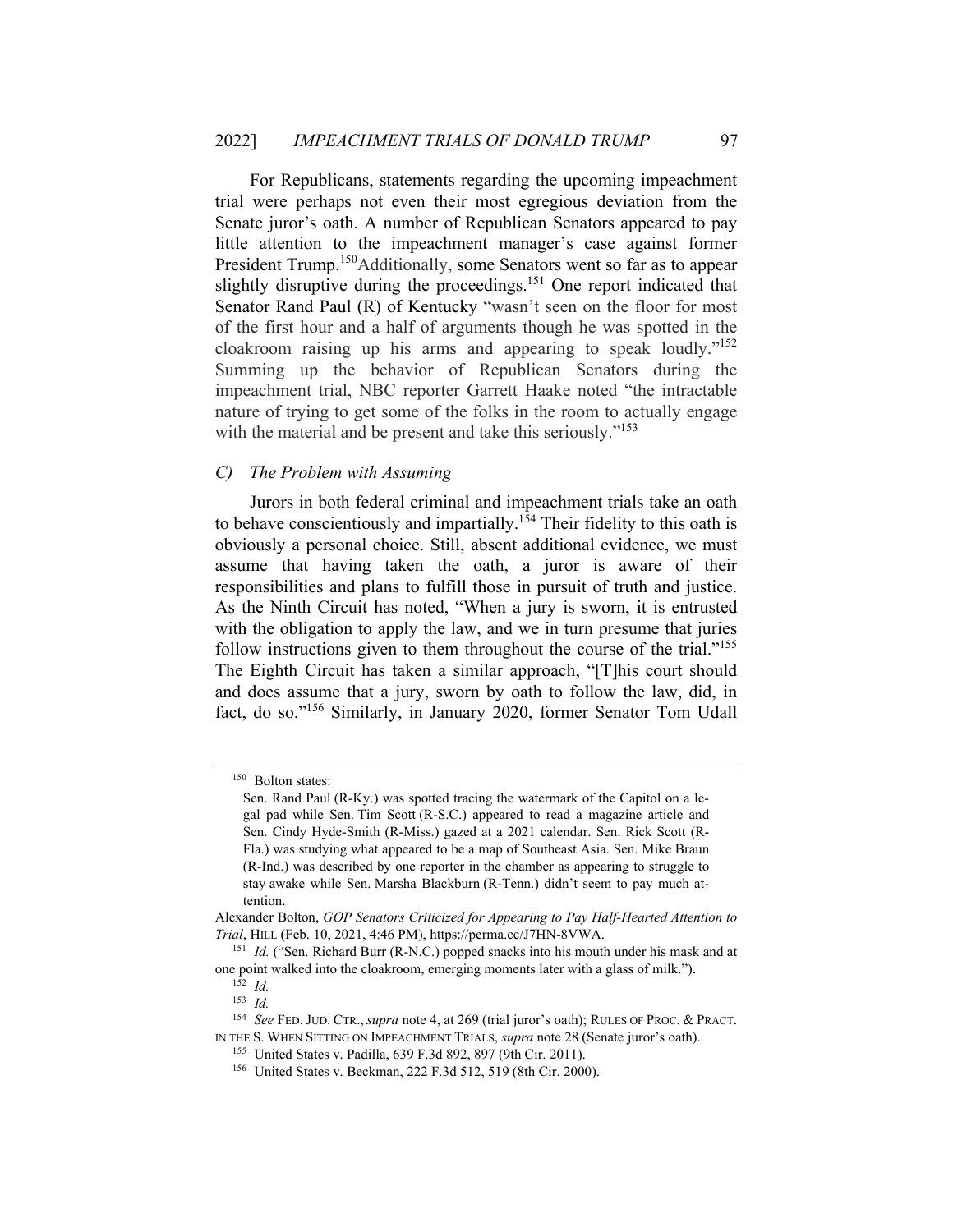(D) of New Mexico made clear his interpretation of the senate juror's oath, noting "[t]o uphold our oath, we must hear all the information before we give judgment. It's what we owe to the American people."<sup>157</sup>

Still, when a juror makes their intention public—their intention to abandon their oath to remain impartial—we would err in assuming that they will behave otherwise. In excluding citizens with felony criminal convictions from federal jury service, we assume that those citizens will not fulfill their obligation to abide by their oath—to assess the case evenhandedly and to render the appropriate verdict. On the other hand, we also assume that U.S. Senators, who swear as jurors to deliver impartial justice in impeachment trials, will act in accordance with their own oath, rather than "gearing up their usual political alliances."158 And ultimately, while we assume the worst of those individuals who have perhaps deviated from recognized law only once, we ostensibly trust those Senators who–on the record–tell us that they plan to flout their oath and then behave accordingly.

The actions of Senate jurors–from both parties–in the impeachment trials of former President Trump, add to the growing list of contextual discrepancies that undermine the character justification for federal record-based juror exclusion. In an impeachment trial—the most public of all trials—Senate jurors behaving improperly threatens the legitimacy of the proceedings. The exact concern expressed by federal courts in upholding record-based federal juror exclusion, which is based on the presumption that the inclusion of those with a felony conviction will somehow de-legitimize our jury system and resulting verdicts. In this way, exclusion based on assumptions about character and the appearance of impropriety is illogical and inconsistent.

### IV. CONCLUSION: A PLEA FOR CONSISTENCY

Though impeachment trials differ from federal criminal trials in fundamental ways, the lessons of the Trump impeachment trials are no less valuable. While some readers may cite the behavior of Senate jurors as reason to re-examine the efficacy of impeachment proceedings, that is not the central thrust of this essay. Instead, I argue simply that the impeachment trials of former President Trump demand reflection about the use of character assessments in decisions of access to democratic institutions–namely the jury. The character justification for exclusion fails when pressed empirically—it also fails when considered alongside a variety of contexts in which we either assume that character is

<sup>157</sup> Patrick Hayes, *US Senators Discuss Impartiality During Impeachment Trial*, KOB (Jan. 23, 2020, 10:31 PM), https://perma.cc/KQ2D-4KRJ. 158 Amar et al., *supra* note 99, at 467.